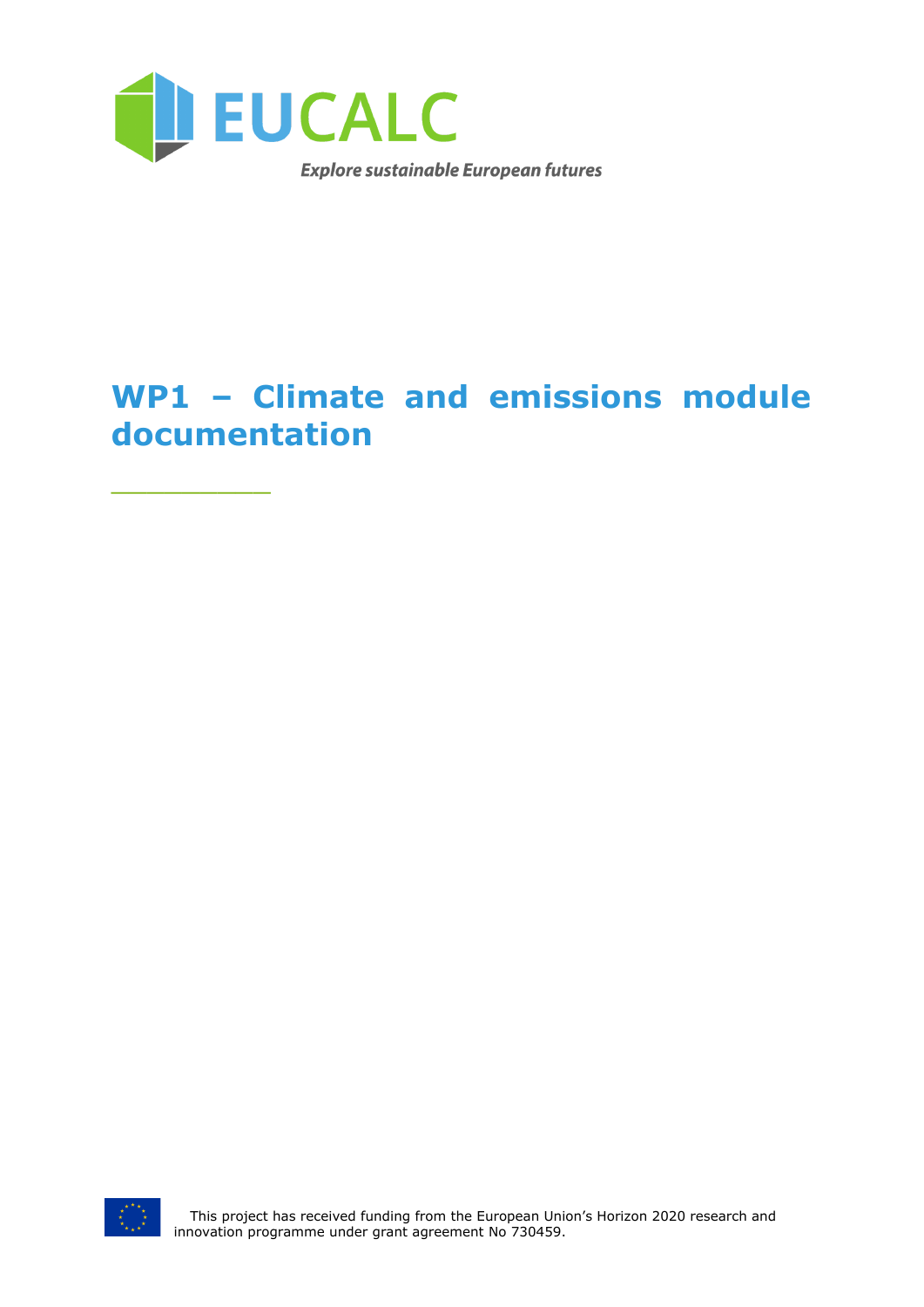

| <b>Project Acronym and Name</b> | EU Calculator: trade-offs and pathways<br>towards sustainable and low-carbon<br>European Societies - EUCalc |
|---------------------------------|-------------------------------------------------------------------------------------------------------------|
| <b>Document Type</b>            | Documentation                                                                                               |
| <b>Work Package</b>             | <b>WP1 Climate</b>                                                                                          |
| <b>Document Title</b>           | Module documentation                                                                                        |
| <b>Main authors</b>             | Jeff Price, Rachel Warren, Nicole<br>Forstenhaeusler, Stuart Jenkins                                        |
| <b>Partner in charge</b>        | <b>UEA</b>                                                                                                  |
| <b>Contributing partners</b>    |                                                                                                             |
| <b>Release date</b>             |                                                                                                             |
| <b>Distribution</b>             | All involved authors and co-authors agreed<br>on the publication.                                           |

#### **Short Description**

*This report describes*

- *- the sources and hypotheses used to build the historical database;*
- *- The calculation logic and scope of the module;*
- *- The lever choices and ambition levels.*

| <b>Quality check</b>                            |             |  |
|-------------------------------------------------|-------------|--|
| Name of reviewer                                | <b>Date</b> |  |
| Morgan Raffray, Onesmus Mwabonje,<br>Luis Costa | 23.05.2019  |  |
|                                                 |             |  |

#### **Statement of originality:**

This deliverable contains original unpublished work except where clearly indicated otherwise. Acknowledgement of previously published material and of the work of others has been made through appropriate citation, quotation or both.

# **Table of Contents**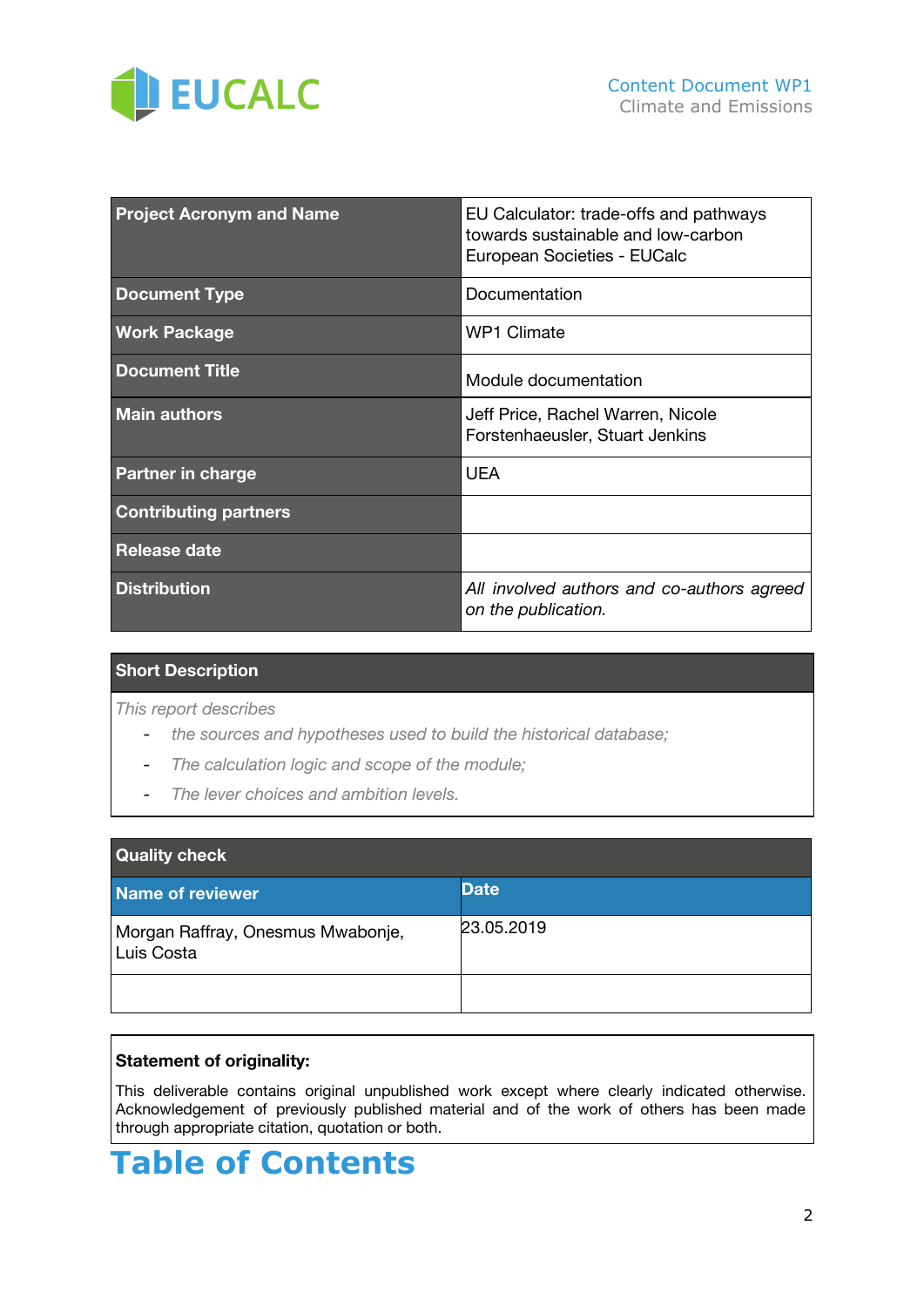

| 1 Introduction                                                               | 7        |
|------------------------------------------------------------------------------|----------|
| 2 Trends and evolution of climate and GHG emissions in the EU<br>2.1 Climate | 7<br>7   |
| 2.2 Greenhouse gas emissions                                                 | 8        |
| 3 Questions addressed by the module                                          | 10       |
| 4 EU calculator logic                                                        | 11       |
| 4.1 Definition of ambition levels                                            | 11       |
| 4.1.1 GHG focused levels: 1-4                                                | 11       |
| 4.1.2 Alternative ambition levels: A, B, C and D                             | 11       |
| 5 Calculation logic and scope of module                                      | 12       |
| 5.1 Overall logic                                                            | 12       |
| 5.2 Scope definition                                                         | 12       |
| 5.3 Interactions with other modules                                          | 13       |
| 5.3.1 Inputs for the climate and emissions module                            | 13       |
| 5.3.2 Outputs from the climate and emissions module                          | 14       |
| 5.3.2.1 Buildings (WP2)                                                      | 14       |
| 5.3.2.2 Agriculture (WP4)                                                    | 14       |
| 5.3.2.3 Water (WP4)                                                          | 14       |
| 5.3.2.4 Electricity (WP5)                                                    | 15       |
| 5.3.2.5 Transition Pathway Explorer (TPE)                                    | 15       |
| 5.4 Detailed calculation trees                                               | 16       |
| 5.4.1 Climate<br>5.4.2 Emissions                                             | 16<br>16 |
| 5.4.2.1 EU cumulative emissions                                              | 16       |
| 5.4.2.2 Emissions after 2050                                                 | 17       |
| 5.4.2.3 RoW emissions                                                        | 17       |
| 5.4.2.4 Temperature response                                                 | 17       |
| 5.4.3 Physical impacts at the end of the century                             | 18       |
| 5.5 Calibration                                                              | 20       |
| 5.5.1 Sources                                                                | 20       |
| 5.5.2 Module improvement through calibration                                 | 20       |
| 5.5.3 Current calibration rate                                               | 20       |
| <b>6 Description of levers and ambition levels</b>                           | 21       |
| 6.1 Lever list and description                                               | 21       |
| 6.2 Lever specification                                                      | 21       |
| 6.2.1 RoW GHG emission reduction ambitions                                   | 21       |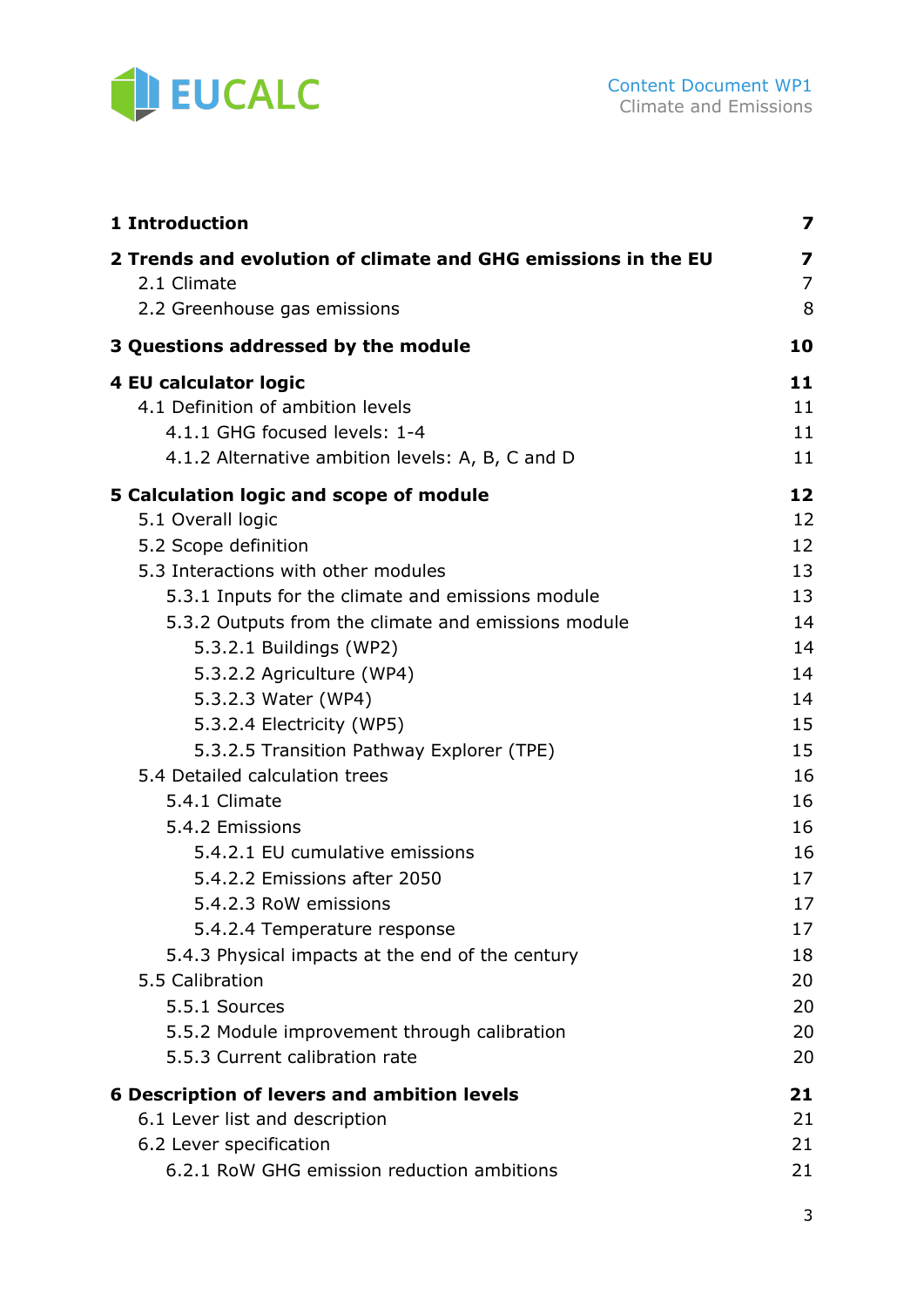

| 6.2.2 Emissions after 2050                     | 22.          |
|------------------------------------------------|--------------|
| 7 Description of constant or static parameters | 22           |
| 7.1 Constants list                             | $22^{\circ}$ |
| 7.2 Static parameters                          | $22^{\circ}$ |
| 8 Historical database                          | 22           |
| 8.1 Databases for climate module               | 22.          |
| <b>9 References</b>                            | 23           |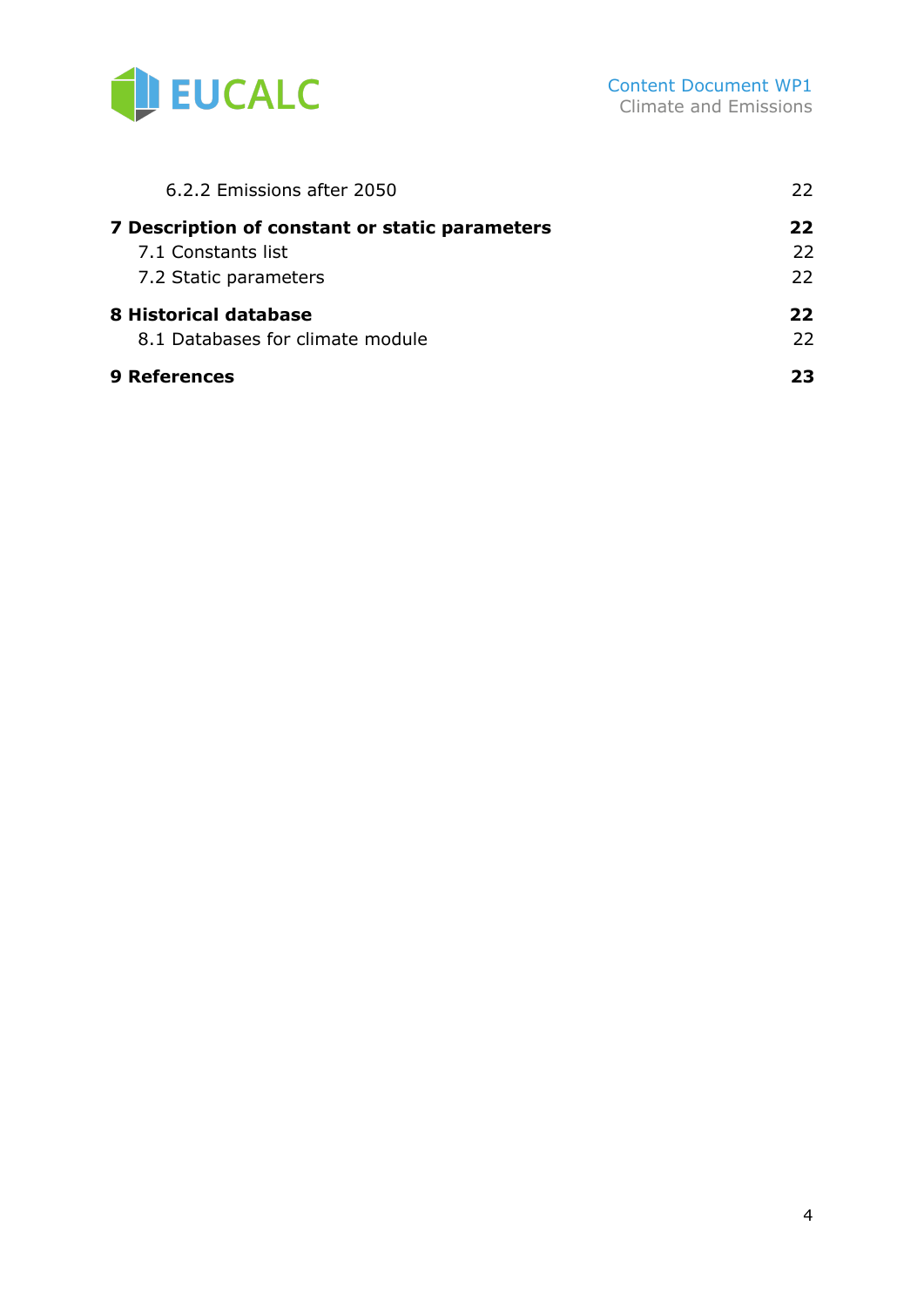

# **List of abbreviations**

- AR5 IPCC Fifth Assessment Report
- FAO Food and Agriculture Organization of the United Nations
- GHG Greenhouse gases
- GWP Global warming potential
- IPCC The Intergovernmental Panel on Climate Change
- ISIMIP The Inter-Sectoral Impact Model Intercomparison Project
- NDC Nationally Determined Contribution to GHG reductions
- RCP Representative Concentration Pathway
- RoW Rest of World (outside EUCalc countries)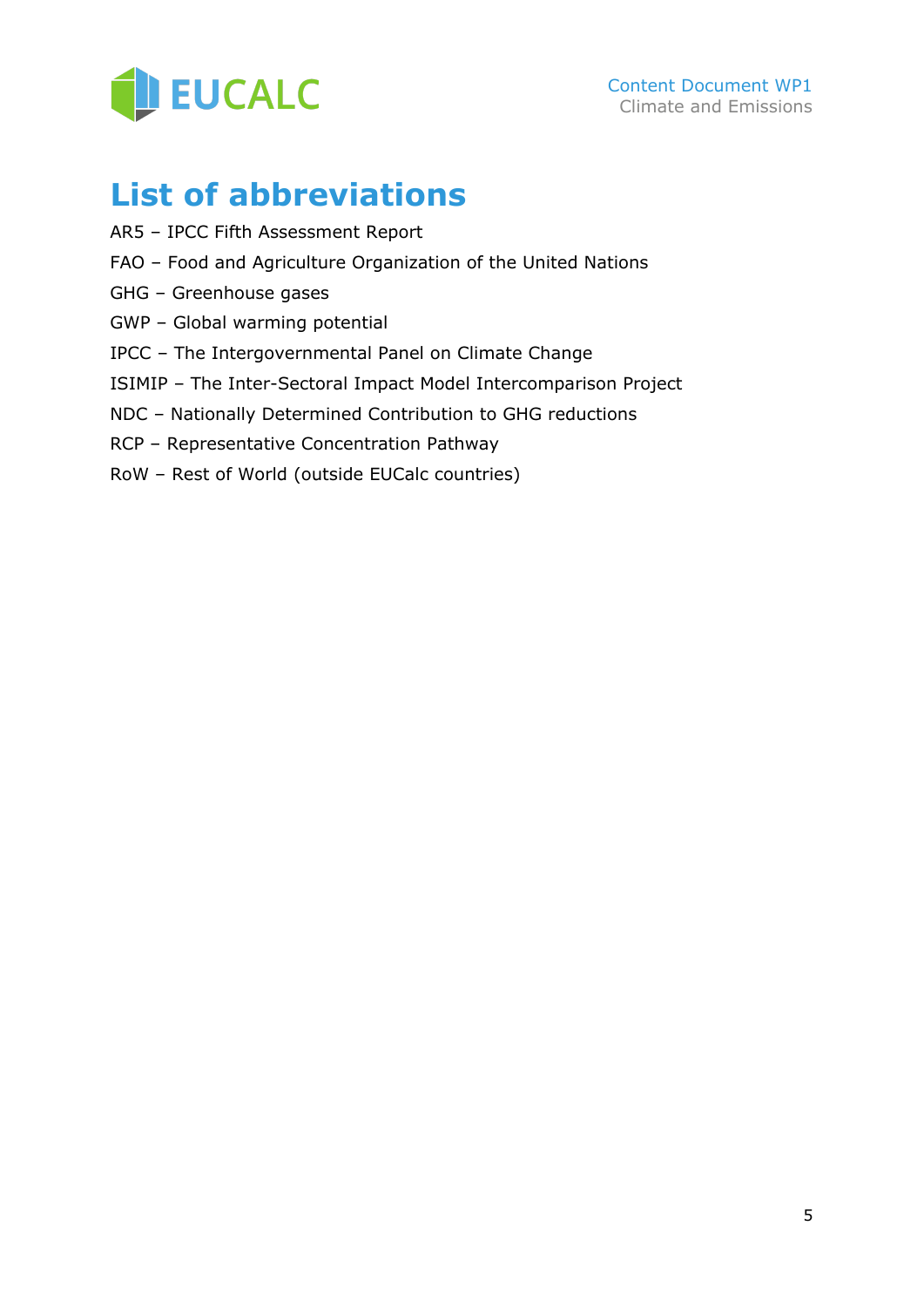

# **Glossary**

**Pre-industrial:** In alignment with AR5 (Field et al., 2014), this document uses the 51-year long period 1850-1900 as an approximation for pre-industrial temperature levels.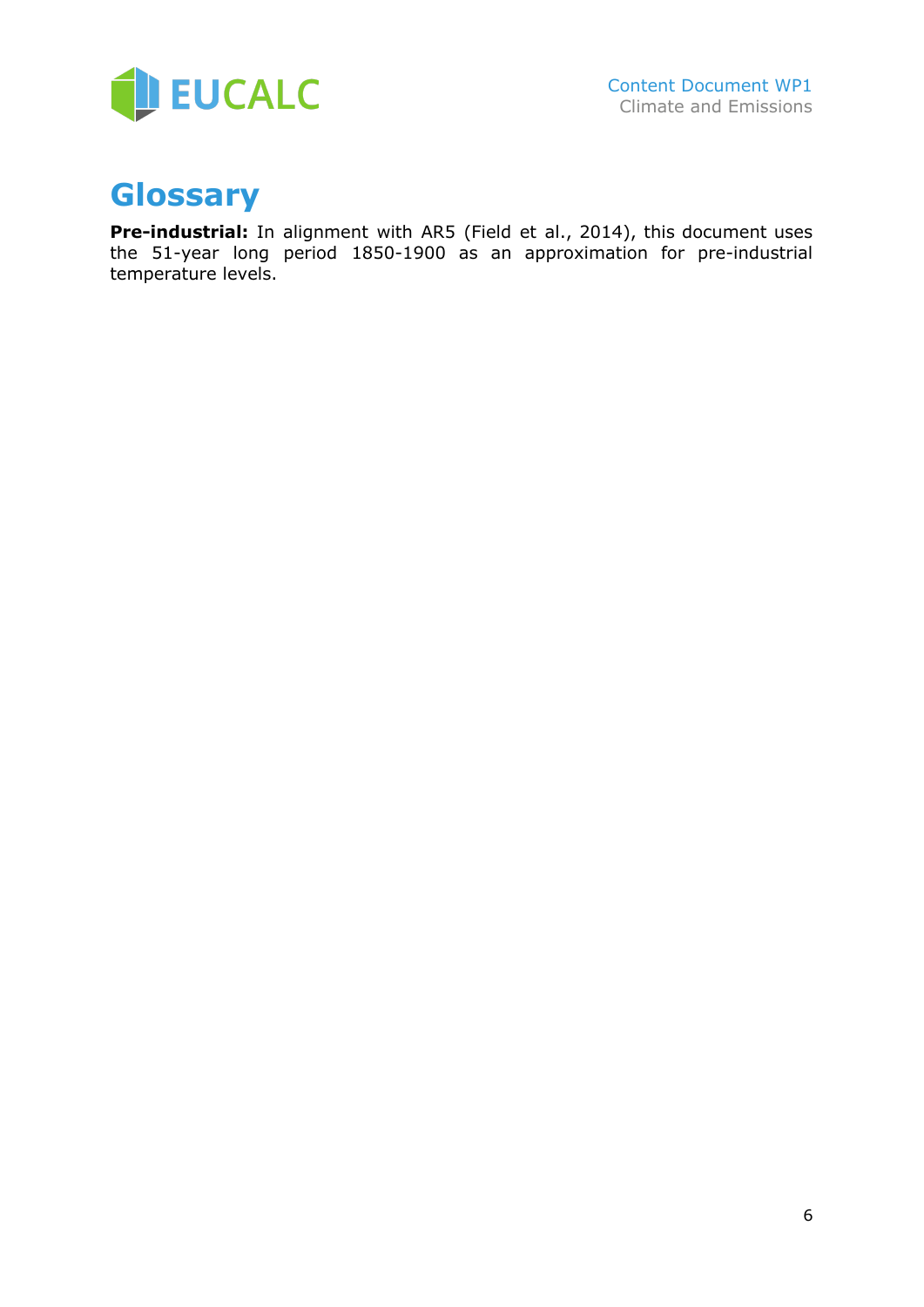

# <span id="page-6-0"></span>**1 Introduction**

To achieve the Paris agreement's target to keep global warming below 1.5°C, global Greenhouse Gas (GHG) emissions must be substantially reduced. In line with this agreement, the EU adopted a long-term strategy to reduce GHG emissions by 80-95% of the 1990 levels and achieve climate neutrality by 2050. In recent years, GHG emissions in the EU have declined, but reaching climate neutrality is challenging and requires further reductions in all sectors. A continuous increase in GHG emissions outside the EU also highlights the need for rapid action to avoid jeopardising the objectives of the Paris agreement.

The objective of this documentation is to provide a brief overview of recent climate trends and to describe how global climate change is addressed in EUCalc. This documentation further details how GHG emissions in the EU are projected until the end of the century and how EUCalc estimates a global temperature response.

# <span id="page-6-1"></span>**2 Trends and evolution of climate and GHG emissions in the EU**

This section provides a brief overview of context and recent climate and GHG emissions trends in the EU.

## <span id="page-6-2"></span>**2.1 Climate**

The world is getting warmer. Compared to pre-industrial, the mean temperature in 2006-2015 has increased by about 0.87°C (likely 0.75°C - 0.99°C, depending on climate data records; Allen et al, 2018). This does not mean each year is warmer than the next as the global temperature is still subject to natural variability (Fig. 1). Neither does it mean each region experiences the same rate of warming. On average, warming over land is higher than over water (Allen et al, 2018) and Europe experienced a warming by about 1.5°C in the same period (EEA 2016, Fig. 2).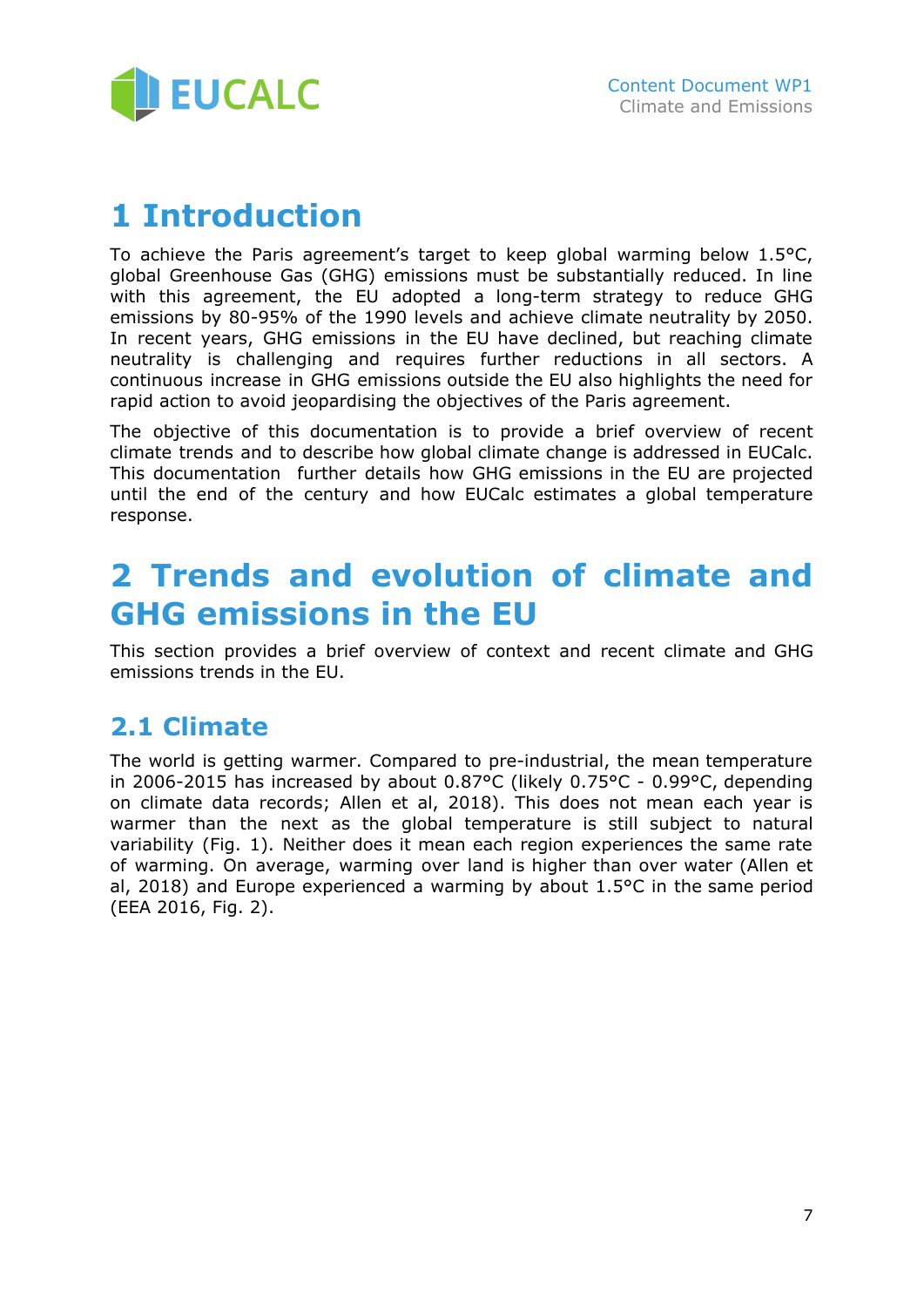



*Figure 1 – Changes in global average near surface temperature relative to 1850-1900 based on four different climate data records (data from EEA, 2018) .*



*Figure 2 – Changes in European average temperature over land relative to 1850-1900 based on four different climate data records (data from EEA, 2018).*

## <span id="page-7-0"></span>**2.2 Greenhouse gas emissions**

The trend of GHG emissions in the EU (EU28 + Switzerland) is in contrast to the trend in global GHG emissions . While global emissions in 2015 have increased by about 55% since 1990 (Olivier and Peters, 2018) territorial emissions in the EU were reduced by about 25% in the same period (UNFCCC, 2019; Fig. 3). The EU is the third largest emitter of GHGs, after China and USA, with a current share of about 9% (Oliver and Peters, 2018).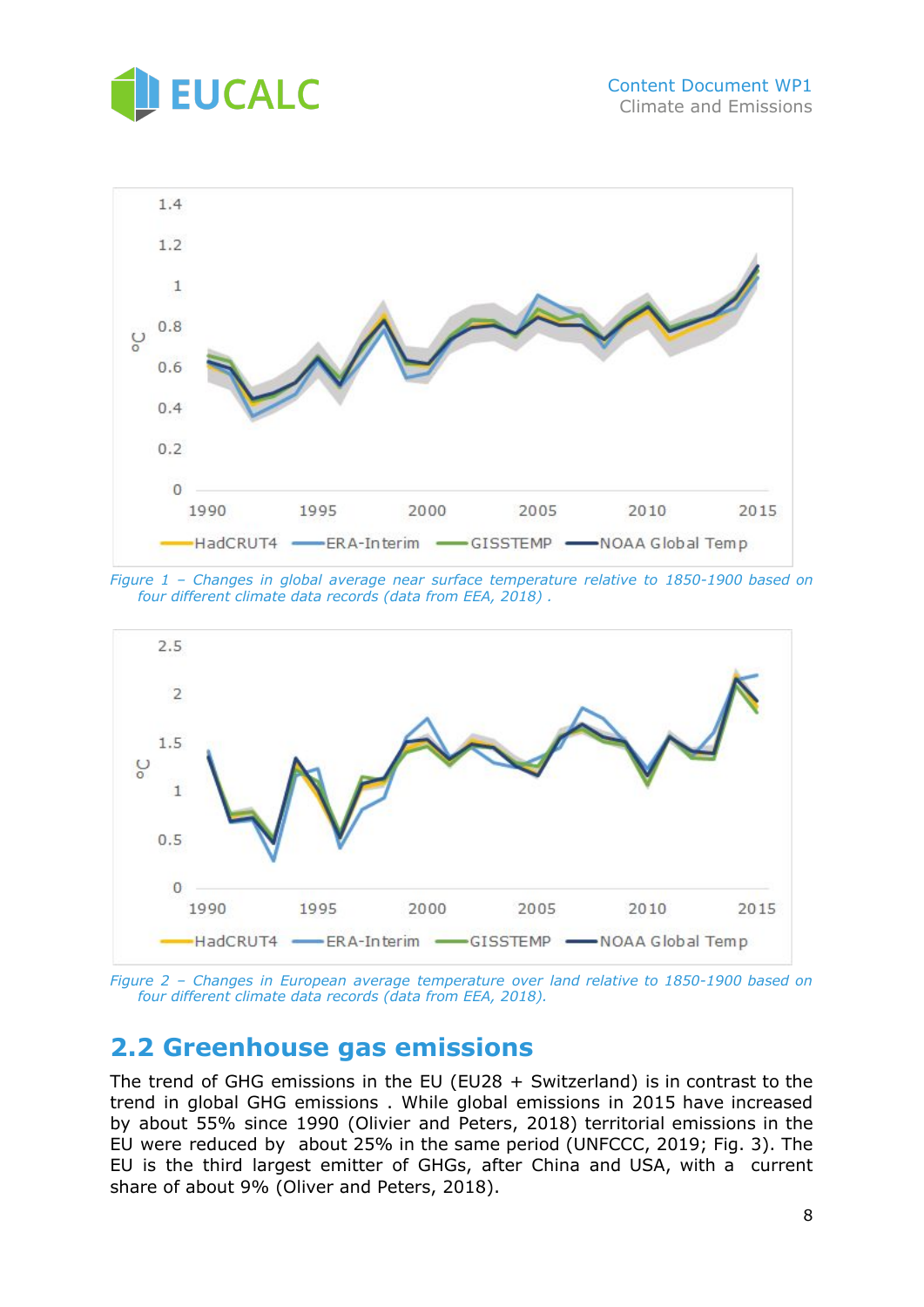



*Figure 3 – Annual total emissions of EU28 and Switzerland. A: Megatonnes CH<sup>4</sup> per year B: Megatonnes CO<sup>2</sup> per year; C: Megatonnes N2O per year; D: Megatonnes CO2e per year. (Data in A-C was obtained from Eurostat (2019). Data in D was calculated based on A-C using the method described in section [5.4.2.1 EU cumulative emissions\)](#page-15-3).*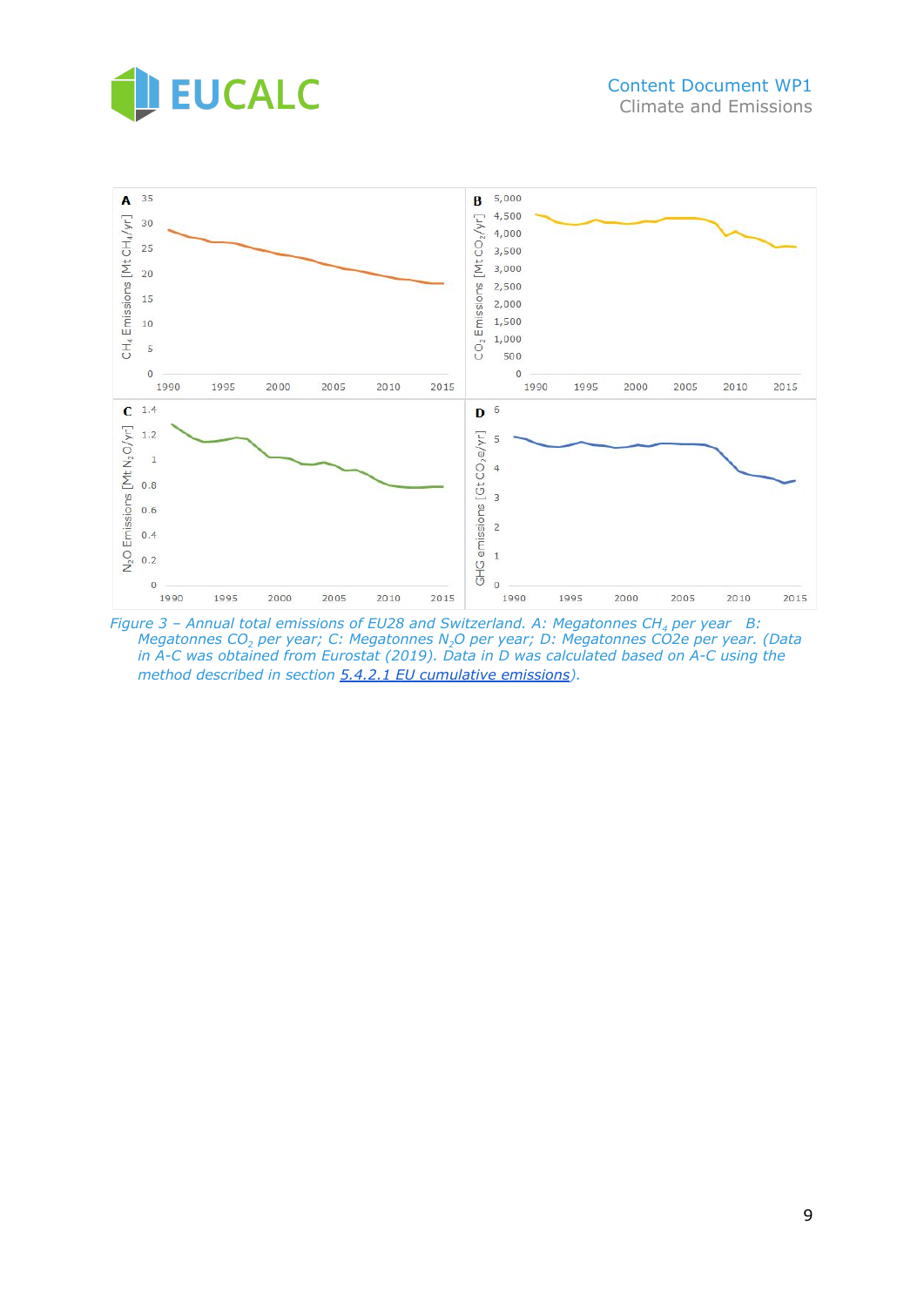

# <span id="page-9-0"></span>**3 Questions addressed by the module**

| <b>Theme</b>                                                                             | <b>Information/Question</b>                                                                                                                                                                                                                                                                                                                       |                                     | Ambition <sup>1</sup> | <b>Progress</b> |
|------------------------------------------------------------------------------------------|---------------------------------------------------------------------------------------------------------------------------------------------------------------------------------------------------------------------------------------------------------------------------------------------------------------------------------------------------|-------------------------------------|-----------------------|-----------------|
| What happens<br>to the rest of                                                           | Four<br>ambition                                                                                                                                                                                                                                                                                                                                  | <b>Business</b><br>as Usual         | Yes                   | Done            |
| the modules<br>in EUCalc if<br>the Rest of<br>the World                                  | levels                                                                                                                                                                                                                                                                                                                                            | Meet NDCs<br>and no<br>more         |                       |                 |
| follows<br>differing                                                                     |                                                                                                                                                                                                                                                                                                                                                   | Aim for<br>2°C world                |                       |                 |
| pathways?                                                                                |                                                                                                                                                                                                                                                                                                                                                   | Aim for<br>$1.5^{\circ}$ C<br>world |                       |                 |
| What is the<br>impact of<br>existing<br>solutions to<br>decarbonise<br>the sector?       | Not applicable, this is a lever<br>allowing the user to assume<br>how the RoW decarbonises                                                                                                                                                                                                                                                        |                                     | <b>No</b>             | Done            |
| What is the<br>impact of<br>potential<br>breakthrough<br>(technologies<br>or societal) ? | Breakthrough technologies are<br>assumed implicitly to match<br>RoW ambition levels                                                                                                                                                                                                                                                               |                                     | <b>No</b>             | Done            |
| What are the<br>impacts of the<br>sector on the<br>others?                               | Many of the other modules<br>(energy, buildings, agriculture,<br>water, biodiversity) will be<br>impacted by the setting of this<br>lever as it determines how<br>successful they may be in<br>decarbonising their own sector<br>(i.e., lower ambition levels in<br>the RoW lead to higher levels of<br>warming and more air<br>conditioning use) |                                     | Yes                   | Done            |

*Table 1 – Main questions addressed in the climate module*

 $<sup>1</sup>$  Does this module ambition to answer that question?</sup>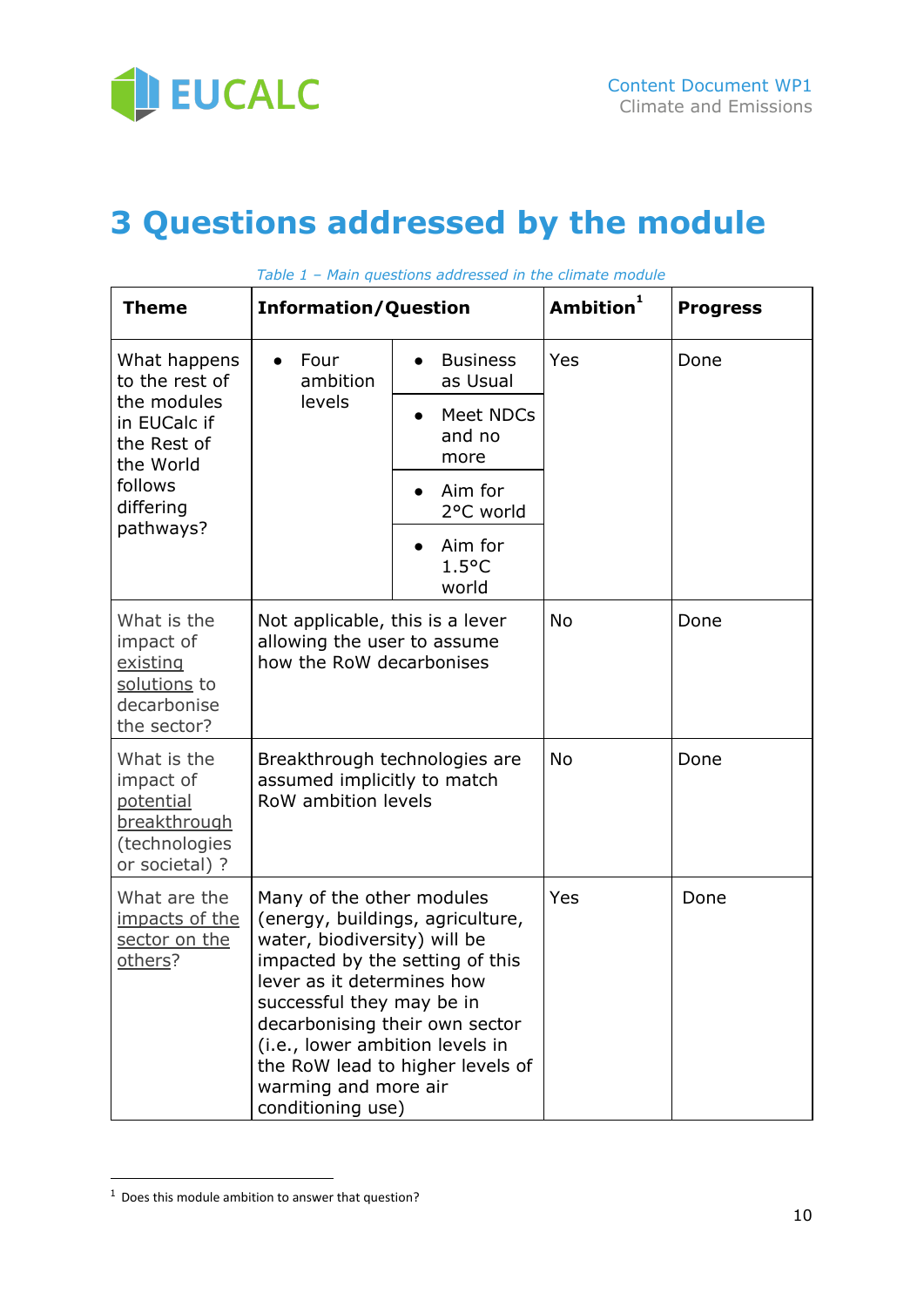

| What are the<br>impacts of<br>other sectors<br>on this one? | • What is the impact of<br>other sectors' GHG<br>emissions on the global<br>temperature? | Yes | Done |
|-------------------------------------------------------------|------------------------------------------------------------------------------------------|-----|------|
|                                                             | • Possibly Transboundary,<br>exports of emissions to<br>other countries                  |     |      |

# <span id="page-10-0"></span>**4 EU calculator logic**

## <span id="page-10-1"></span>**4.1 Definition of ambition levels**

Lever settings are harmonised across the model and provide the user with up to 4 settings to explore the impact of different ambitions on the overall amount of GHG emissions.

### <span id="page-10-2"></span>**4.1.1 GHG focused levels: 1-4**

Ambition levels 1-4 represent increasing ambitions in terms of GHG emission reduction.

|  | Table 2 - General definition of ambitions levels |  |
|--|--------------------------------------------------|--|
|  |                                                  |  |

| <b>Level</b>   | <b>Definition</b>                                                                                                                                                                                                                                                                                                                                                                    |
|----------------|--------------------------------------------------------------------------------------------------------------------------------------------------------------------------------------------------------------------------------------------------------------------------------------------------------------------------------------------------------------------------------------|
| 1              | Past trends of changes<br>This level contains projections that are aligned and coherent with the observed trends                                                                                                                                                                                                                                                                     |
| $\mathcal{P}$  | <b>Ambitious change</b><br>This level is an intermediate scenario, more ambitious than level 1 but it is not<br>reaching the full potential of the available solutions.                                                                                                                                                                                                              |
| 3              | Very ambitious change<br>This level is considered very ambitious but still realistic given the current technology<br>evolutions and the best practices observed in some geographical areas.                                                                                                                                                                                          |
| $\overline{4}$ | <b>Transformational changes</b><br>This level is considered as transformational and requires large additional efforts such<br>as strong changes in the way society is organized, a very fast market uptake of deep<br>measures, an extended deployment of infrastructures, major technological advances<br>and breakthroughs (but without relying on new fundamental research), etc. |
|                |                                                                                                                                                                                                                                                                                                                                                                                      |

### <span id="page-10-3"></span>**4.1.2 Alternative ambition levels: A, B, C and D**

It is not always possible to express the effects of a lever on GHG emission via a linear scale because some lever settings do not have a clear ranking. Although the mitigation associated with the lever intends to reduce GHG emissions, it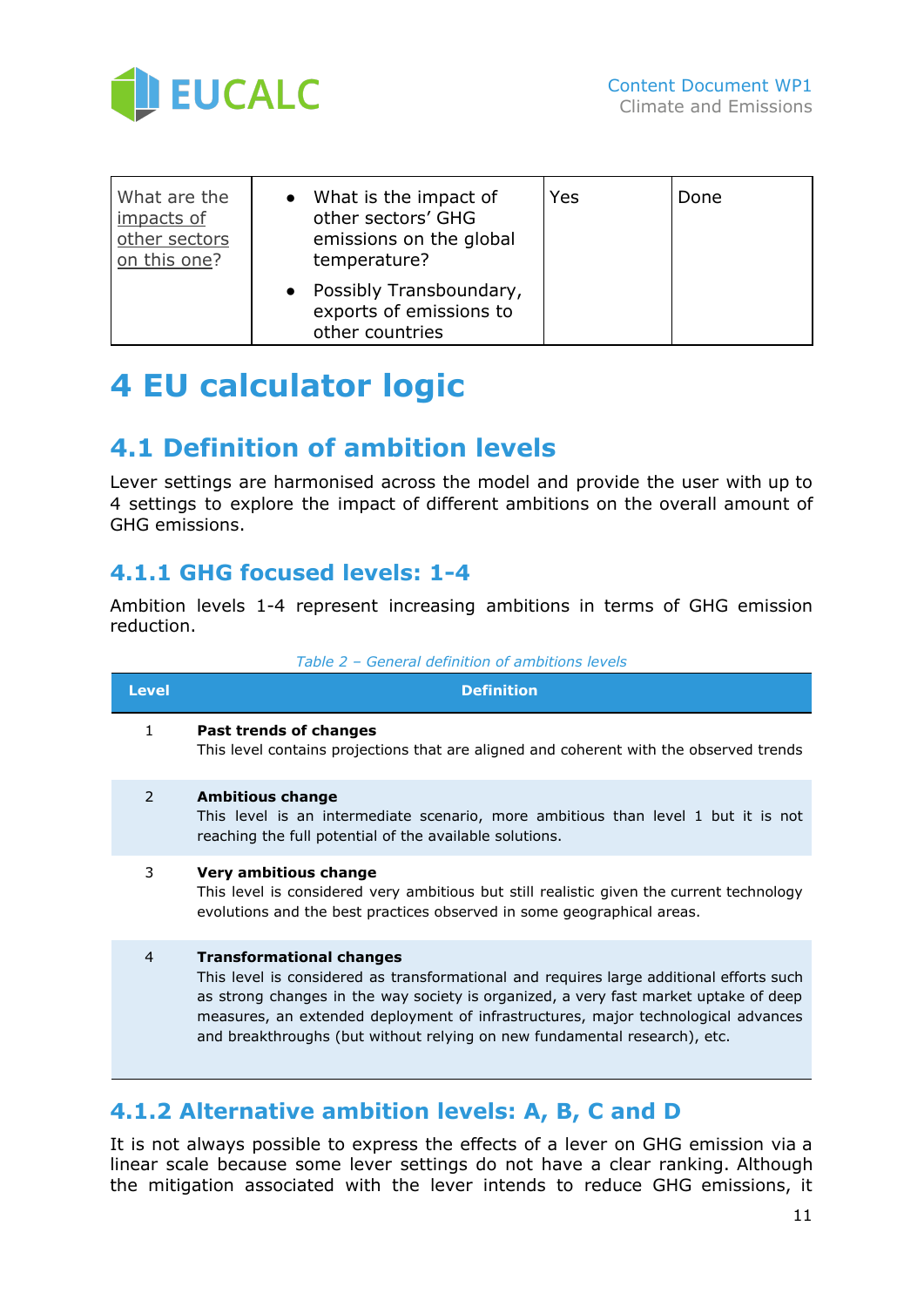

might actually lead to an increase due to feedback loops in the system. For example, increasing the size of protected areas for biodiversity conservation could be positive or negative in terms of GHG emissions, depending on which type of land is converted and how levers within the agricultural sector are set.

# <span id="page-11-0"></span>**5 Calculation logic and scope of module**

## <span id="page-11-1"></span>**5.1 Overall logic**

The disparity between actions taken within the EU and what happens in the RoW have created potential difficulties for EUCalc. It has been unclear how to properly set the emission assumptions and temperature thresholds within EUCalc depending on how the RoW behaves and the policy decisions they make. Ultimately, even a completely decarbonised EU can only affect the global temperature by a small amount, unless others follow their lead. This module (lever settings) allows the user to make assumptions about how the RoW behaves and how this then feeds back on efforts to decarbonise in the other modules. By making the decision up front, the user is able to better see the relevant emission savings by decarbonising their own sector. For example, if the RoW is on a Business as Usual pathway (4.5°C warming) then buildings will require more cooling, and there may be constraints on power generation if they cannot cool the power station. Thus, overall emissions savings in these sectors, would be less as more emissions would need to be generated to achieve the same results.

Setting the RoW ambitions up-front also breaks the feedback loop between GHG emissions and resulting climate conditions in EUCalc. Reducing GHG emissions has a direct effect on global temperatures which in turn affect GHG reduction ambitions. The framework of EUCalc does not allow direct modelling of such a loop and it needs to be broken (see cross sectoral model documentation). Using climatic conditions based on RoW ambitions to drive the model removes the dependency between GHG emissions and temperature and allows the model to run. The calculation logic adopted here is straightforward but requires other modules to either have spreadsheets for emissions at 1.5, 2, 3.2 and 4.5° C above pre-industrial or to develop a damage function that equates levels of warming with emissions in their modules. However, not all modules fall into this category.

The climate and emissions module also collects the various emissions from the other modules and turns those into  $CO_2$ -warming-equivalent emissions and then to a global temperature response.

## <span id="page-11-2"></span>**5.2 Scope definition**

The climate and emissions module enables enables an assessment of how the EU is affected by how the rest of the world decarbonises. As mentioned above, the RoW will have a major impact on GHG emissions and thus global temperatures and changes in climatic conditions. These changes have a direct effect on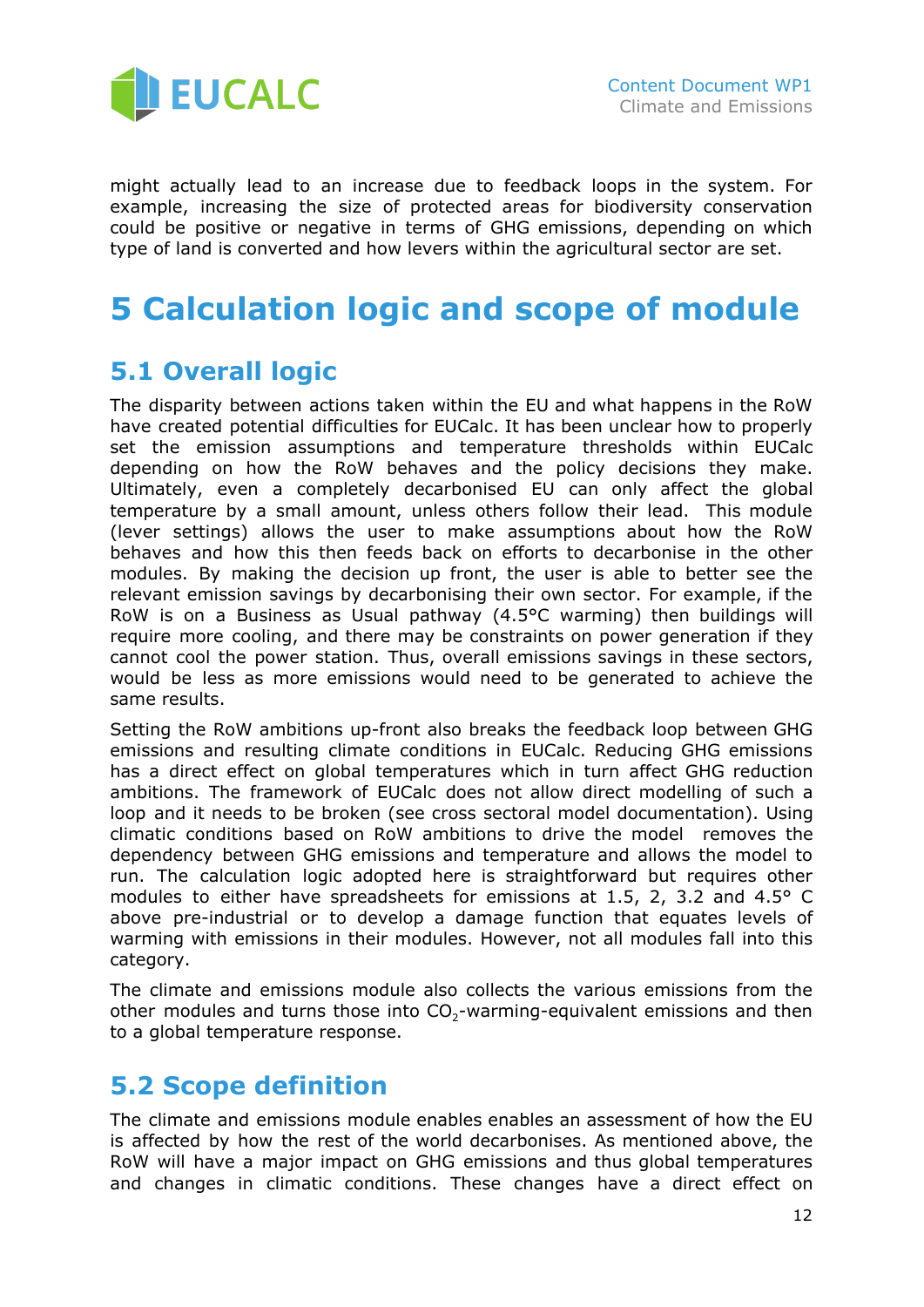

multiple sectors and thus directly affect the EU's ambitions to reduce GHG emissions.

- Energy demand for heating and cooling of buildings depends on near surface temperature, wind speed and near surface downwelling radiation.
- Capacity factors of wind turbines and sun collectors for energy production are affected by temperature.
- Water availability is mainly driven by precipitation.
- Agricultural food production (crops) depends on temperature, precipitation and CO<sub>2</sub> concentration levels.

In addition, the module enables a coherent conversion of GHG emissions into a warming-equivalent quantity of  $CO<sub>2</sub>$  emissions and the projection of European and global emissions until 2100. The module uses the projected emissions to estimate the resulting global temperature change and thus allows assessing the impact of rising temperatures for a variety of sectors beyond 2050. By estimating the global temperature response, it is further possible to project potential physical impacts (e.g. flooding) at the end of the 21st century

## <span id="page-12-0"></span>**5.3 Interactions with other modules**

Specific modules (energy, buildings, water, agriculture) worked with UEA to feed appropriate lever settings equating to which years equal a given level of warming from this module to their modules. In the case of buildings, the basic climate data was provided to them to pre-calculate the emissions related to heating and cooling based on climate variables.

### <span id="page-12-1"></span>**5.3.1 Inputs for the climate and emissions module**

Any other emission producing module provides the climate and emissions module with GHG emissions emitted in the corresponding sector.

| <b>Module</b>        | <b>Variable</b>                                                                                   |
|----------------------|---------------------------------------------------------------------------------------------------|
| 2.1 Buildings        | bld_emissions-CH4[Mt]<br>bld emissions-N2O[Mt]<br>bld_emissions-CO2[Mt]<br>bld emissions-CO2e[Mt] |
| 2.2 Transport        | tra_emissions-CH4[Mt]<br>tra emissions-N2O[Mt]<br>tra emissions-CO2[Mt]<br>tra emissions-CO2e[Mt] |
| 2.3 District Heating | dhg_emissions-CH4[Mt]<br>dhg_emissions-N2O[Mt]<br>dhg_emissions-CO2[Mt]<br>dhq emissions-CO2e[Mt] |

*Table 3 – List of inputs to emissions module*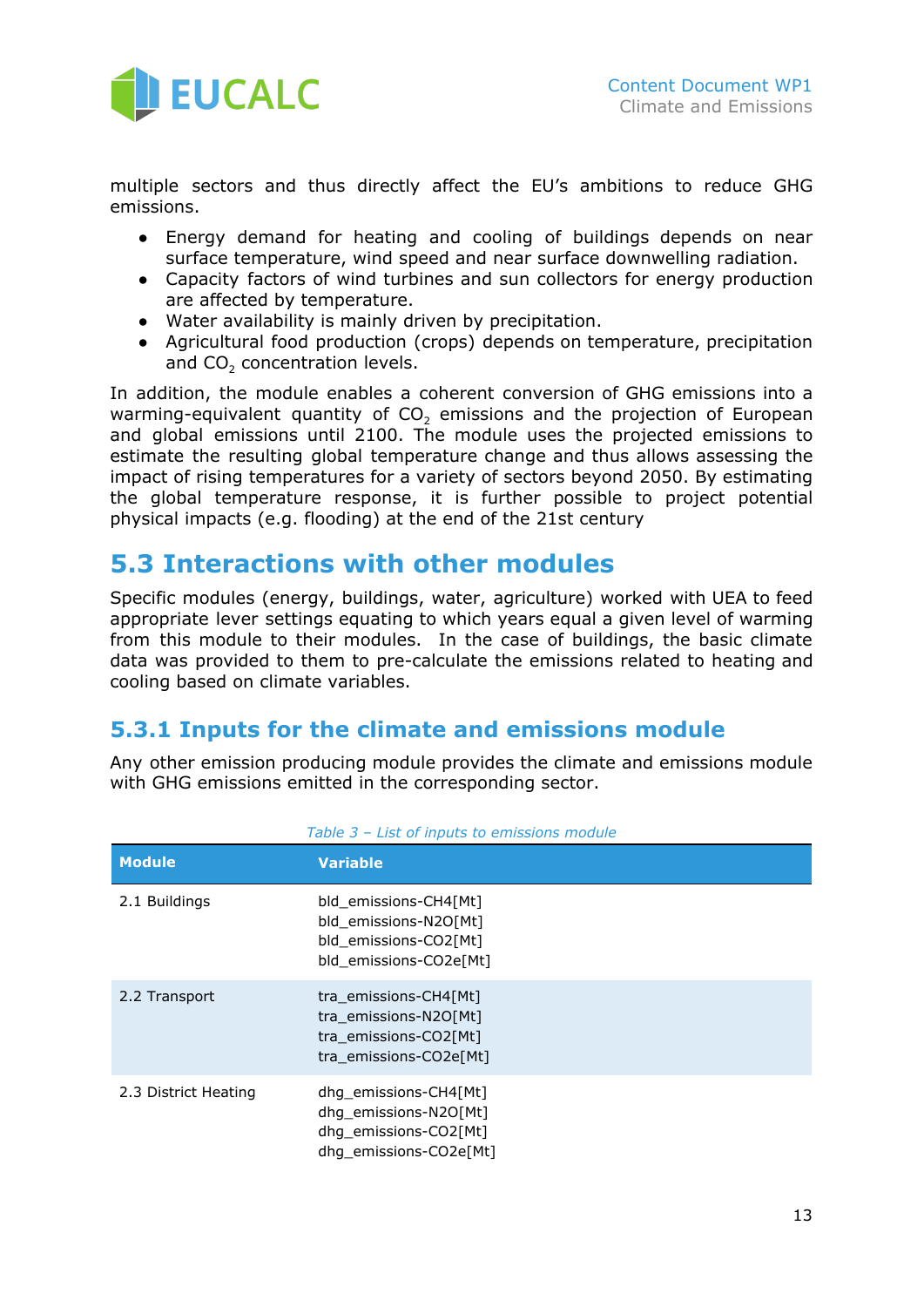

| 3.1a Industry         | ind_emissions-CH4[Mt]<br>ind_emissions-N2O[Mt]<br>ind_emissions-CO2[Mt]                         |
|-----------------------|-------------------------------------------------------------------------------------------------|
| 3.1b Industry Ammonia | amm_emissions-CH4_ammonia[Mt]<br>amm_emissions-N2O_ammonia[Mt]<br>amm_emissions-CO2_ammonia[Mt] |
| 4.1 Land-use          | lus_land_emissions-CO2_total[Mt]                                                                |
| 4.3 Agriculture       | agr_emissions-CH4[Mt]<br>agr_emissions-N2O[Mt]                                                  |
| 4.5 Biodiversity      | bdy_emissions-CH4[Mt]<br>bdy_emissions-N2O[Mt]<br>bdy_emissions-CO2[Mt]                         |
| 5.1 Electricity       | elc_emissions-CO2e[Mt]                                                                          |
| 5.2 Oil Refinery      | fos emissions-CO2e[Mt]                                                                          |

## <span id="page-13-0"></span>**5.3.2 Outputs from the climate and emissions module**

#### <span id="page-13-1"></span>*5.3.2.1 Buildings (WP2)*

The interface between the climate and buildings modules currently consists of the RoW ambition level, which is directly tied to global temperature. The buildings module uses this information to select the appropriate levels of wind-speed, near surface temperature and surface downwelling longwave radiation from the ISIMIP database (see 8.1 [Databases](#page-22-0) for climate module).

#### <span id="page-13-2"></span>*5.3.2.2 Agriculture (WP4)*

The agriculture module enables the assessment of climate smart cropping systems for which it needs to estimate crop yields. Crop production is directly affected by precipitation, temperature and  $CO<sub>2</sub>$ . The climate and emissions module thus provides the agriculture module with a crop production change factor based on the selected RoW ambitions level. The change factors were derived from pathways created by FAO (2018). These pathways are based on RCP scenarios and the resulting change factors can thus be directly linked to the RoW ambitions level.

#### <span id="page-13-3"></span>*5.3.2.3 Water (WP4)*

The water module estimates water stress as a warning sign for water scarcity as a ratio between water availability and water consumption. Water availability is mainly driven by precipitation which itself is driven by climatic conditions. The climate and emissions module thus provides the amount of water available based on which RoW ambition level is selected. These availability values were derived from a spatially explicit water model creating projections for water resources based on RCP 4.5 and RCP 8.5 climate scenarios (Bisselink et al., 2018). The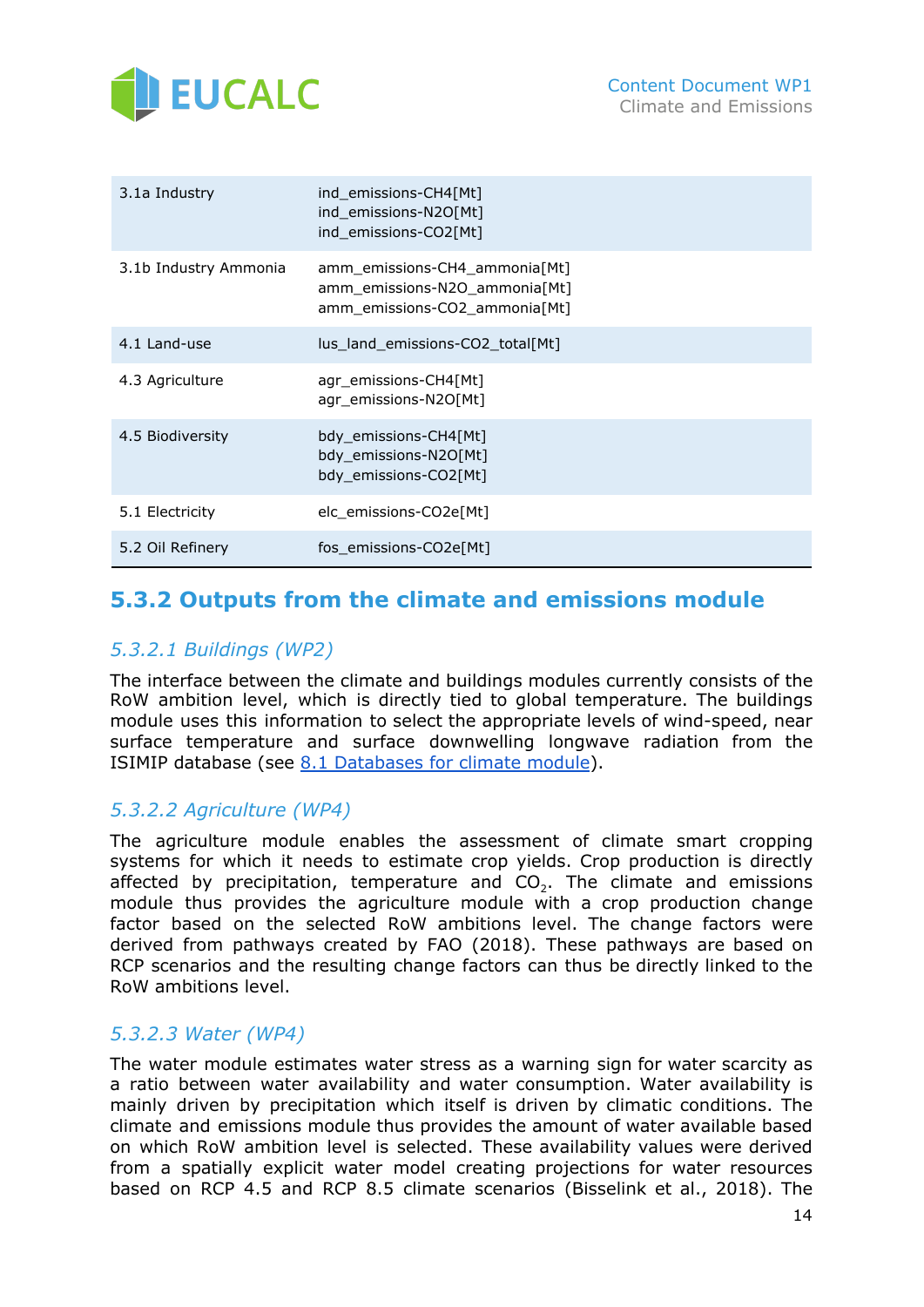

RoW ambition lever was then matched to appropriate time points in those models runs.

*Table 4 – Description of data used to describe future water availability based on RoW ambition lever*

| <b>RoW</b><br>ambition<br><b>level</b> | <b>Description of water resources data used</b>                                                                                                 |
|----------------------------------------|-------------------------------------------------------------------------------------------------------------------------------------------------|
| $\mathbf{1}$                           | Annual output for period 2016-2050 from model runs based on RCP 8.5                                                                             |
| 2                                      | Annual output for period 2016-2050 from model runs based on RCP 4.5                                                                             |
| 3                                      | Annual output for period 2016-2048 from model runs based on RCP 4.5.<br>Recourse levels in years 2049-2050 are kept at level available in 2048. |
| 4                                      | Annual output for period 2016-2030 from model runs based on RCP 4.5.<br>Resource levels in years 2031-2050 are kept at level available in 2030. |

#### <span id="page-14-0"></span>*5.3.2.4 Electricity (WP5)*

The interface between the climate and electricity modules work similar to the interface between climate and buildings (WP2). The climate module provides the RoW ambition level which allows the selection of temperature dependent capacity factors.

#### <span id="page-14-1"></span>*5.3.2.5 Transition Pathway Explorer (TPE)*

The Pathway explorer displays the output associated with selected lever settings. In case of the climate and emissions module TPE displays the estimated global temperature response and global physical impacts in 2100. The module also provides TPE with cumulative GHG emissions which are used by the TPE interface to represent and adjust the budget to stay below the temperature target.

| <b>Module</b>        | <b>Variable</b>                                                                                                                                                |
|----------------------|----------------------------------------------------------------------------------------------------------------------------------------------------------------|
| 2.1 Buildings        | ClimateLeverLevel[num]                                                                                                                                         |
| 4.3 Agriculture      | clm_tmp-annual_cop_yield[%]                                                                                                                                    |
| 4.4 Water            | ClimateLeverLevel[num]                                                                                                                                         |
| 5.1 Electricity      | ClimateLeverLevel[num]                                                                                                                                         |
| 0.2 Pathway Explorer | clt_emissions-CO2[Mt]<br>clt global-temp[degC]<br>clt cum-emissions-CO2e[Mt]<br>clt_drought-max[people]<br>clt_drought-mean[people]<br>clt_drought-min[people] |

| Table 5 - List of outputs from climate and emissions module to other modules |  |
|------------------------------------------------------------------------------|--|
|------------------------------------------------------------------------------|--|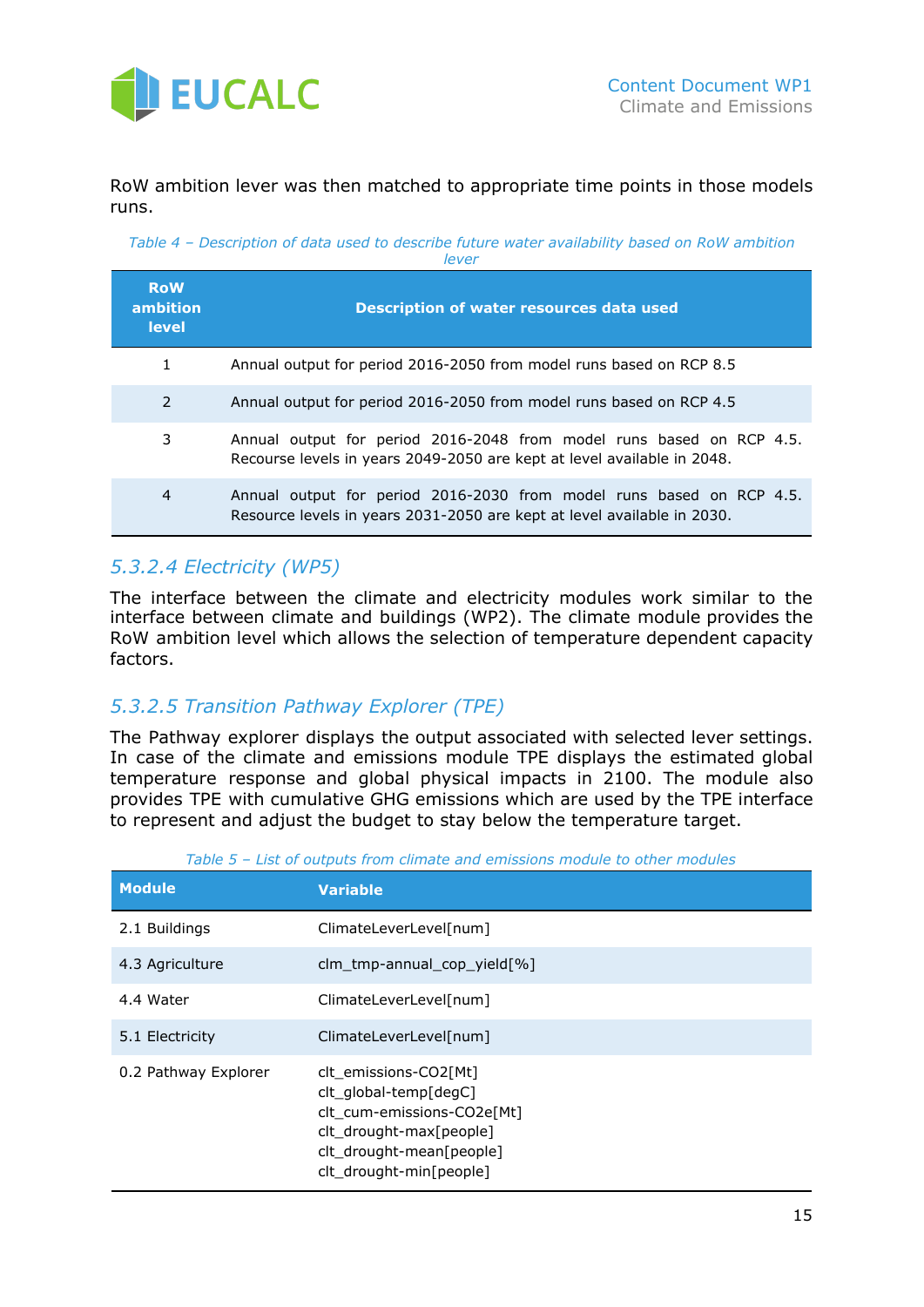

clt\_flvflooding-max[people] clt\_flvflooding-mean[people] clt\_flvflooding-min[people] clt\_cstlflooding-max[people] clt\_cstlflooding-mean[people] clt\_cstlflooding-min[people] clt\_vertebrates-max[people] clt\_vertebrates-mean[people] clt\_vertebrates-min[people] clt\_mammals-max[%] clt\_mammals-mean[%] clt\_mammals-min[%] clt\_birds-max[%] clt\_birds-mean[%] clt\_birds-min[%] clt\_invertebrates-max[%] clt\_invertebrates-mean[%] clt\_invertebrates-min[%] clt\_plants-max[%] clt\_plants-mean[%] clt\_plants-min[%]

## <span id="page-15-0"></span>**5.4 Detailed calculation trees**

### <span id="page-15-1"></span>**5.4.1 Climate**

Based on the RoW temperature lever setting, the climate module loads all necessary data from the database and passes the appropriate data on to other modules.

### <span id="page-15-2"></span>**5.4.2 Emissions**

#### <span id="page-15-3"></span>*5.4.2.1 EU cumulative emissions*

Building, industry, transport, land-use and energy modules generate GHG emissions (Table 2). Emissions are summed into EU totals for each of CO<sub>2</sub>, CH<sub>4</sub>,  $N_2$ O and SO<sub>2</sub>. These annual time series between 1990-2016 are calibrated to match the EuroStat emissions inventories for each gas over this period. The 2016 scaling factor is used for all future times. This accounts for missing emissions from the sector output of EUCalc.

To find the global temperature response, the module combines the separate gases into a physically realistic  $CO_2$ -warming-equivalent quantity. By warming-equivalence we mean the  $CO<sub>2</sub>$  emissions profile which produces the same warming response as the separate gas emissions. Long-lived gases (lifetime > 100 yrs;  $CO_2$ , N<sub>2</sub>O), are converted to their  $CO_2$ -warming-equivalent using the GWP metric with a 100-year horizon (GWP<sub>100</sub>), while short-lived gases (lifetime  $\langle$  100 yrs; CH<sub>4</sub>, SO<sub>2</sub>) are converted using an updated GWP\* metric (Allen et al. 2018, Cain et al. 2019). Short-lived and long-lived gases are treated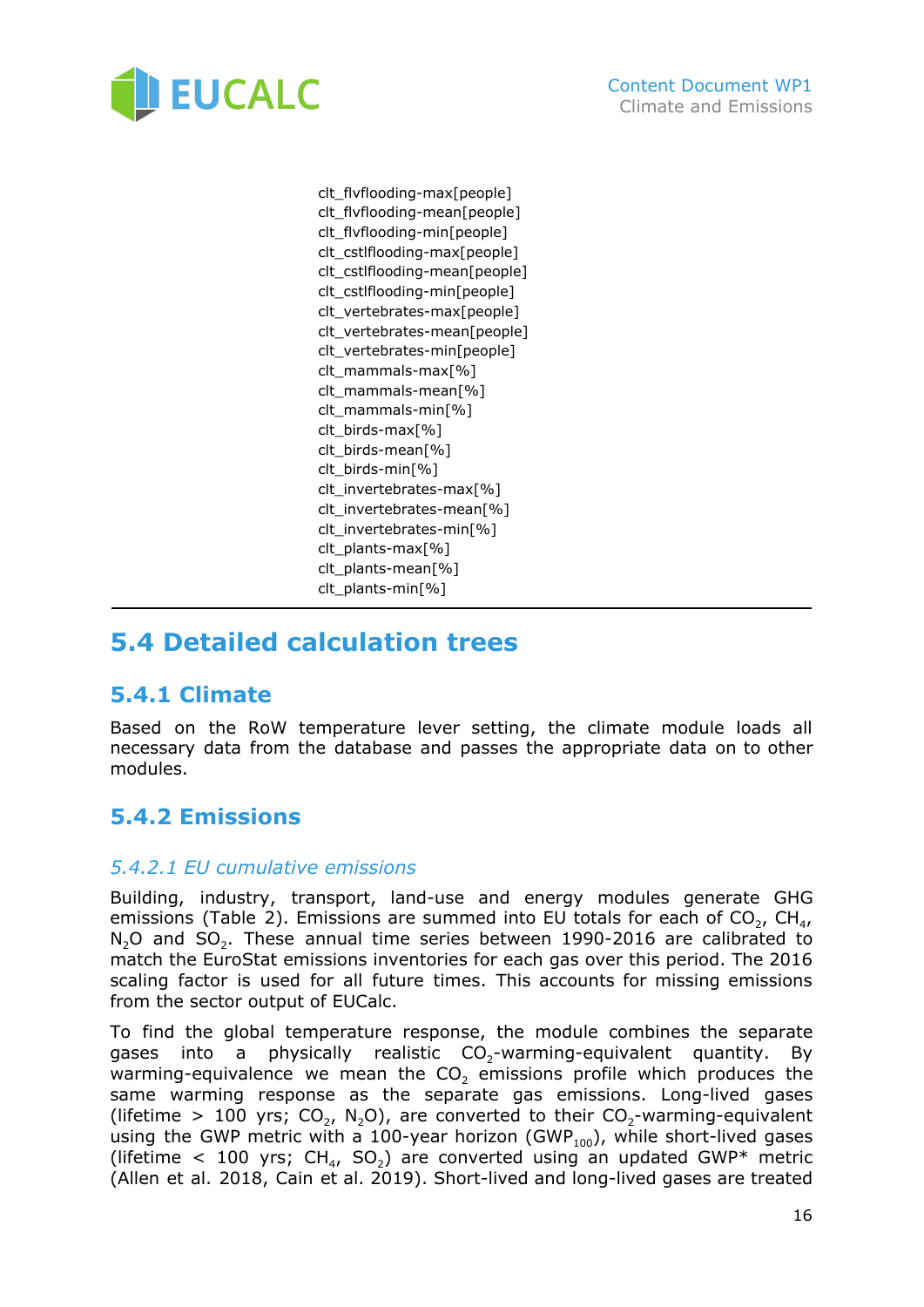

differently because the GWP<sub>100</sub> metric does not adequately represent the relationship between the emissions of short-lived pollutants and their corresponding temperature response (Cain et al. 2019).

For SO<sub>2</sub>, the module uses GWP\* following Allen et al. (2018) (Eq. 1), while it uses GWP\* following Cain et al. (2019) for CH<sub>4</sub> (Eq. 2).

$$
E_{SO2,CO2e*} = \frac{\Delta E_{SO2}}{\Delta t} \times GWP_{H,SO2} \times H
$$
(1)  

$$
E_{CH4,CO2e*} = 0.75 \times \left[\frac{\Delta E_{CH4}}{\Delta t} \times GWP_{H,CH4} \times H\right] + 0.25 \times \left[E_{CH4} \times GWP_{H,CH4}\right]
$$
(2)

Here  $E_x$  is the emissions of gas x,  $\frac{\Delta E_x}{\Delta t}$  is the 20 year averaged emissions rate of gas x, GWP<sub>H,x</sub> is the GWP value for gas x over time horizon H.

#### <span id="page-16-0"></span>*5.4.2.2 Emissions after 2050*

EUCalc is not set to directly calculate the emissions after 2050 but a sensible assessment of EU mitigation efforts requires an estimation of GHG emissions for the second part of the century as well. The emissions module thus projects the average GHG gradients between 2035 and 2050 forward to 2100. This projection is limited to a minimum  $CO<sub>2</sub>$ -warming-equivalent emissions quantity of -1GtCO<sub>2</sub>/yr. The limitation is added because for particularly ambitious mitigation efforts the 2035-2050 gradient in emissions could otherwise result substantial and unfeasible levels of negative emissions by 2100. To restrict the negative emissions over the second half of the 21st century in these ambitious scenarios to feasible rates, consistent with global emissions projections, a minimum  $CO<sub>2</sub>$ -warming-equivalent emissions quantity is set. This value is taken as the EU percentage share of average 2100 annual  $CO<sub>2</sub>$  emissions in the IIASA database of 1.5°C-compatible scenarios used in the IPCC SR15 report (where the EU percentage share is found in the same way as for the RoW/EU emissions splitting discussed in section 4.4.2.3).

#### <span id="page-16-1"></span>*5.4.2.3 RoW emissions*

Calculating the temperature response requires total GHG emissions both for the EU and the RoW. By setting the RoW GHG emission reduction ambitions, the user automatically sets an estimate of the global temperature in 2100 (see section 3.2.1) and its associated GHG emissions. The module thus has to estimate the fraction of emissions originating from the EU and thus of the RoW.

In order to obtain this fraction, the module uses the ratio of GHG emissions between EU and RoW in 2012 as its baseline and assumes this ratio to remain constant until the end of the century. Once the fraction for the RoW is known, the  $CO<sub>2</sub>$ -warming-equivalent emissions for the RoW are obtained as outlined in section 2.4.2.1.

#### <span id="page-16-2"></span>*5.4.2.4 Temperature response*

The emission module uses equations originating from the FaIR simple climate module updated based on Millar et al. (2017) and Smith et al. (2018). GHG emissions are split into 4 carbon pools which decay into the biosphere, land, upper ocean and lower ocean respectively, from which the total atmospheric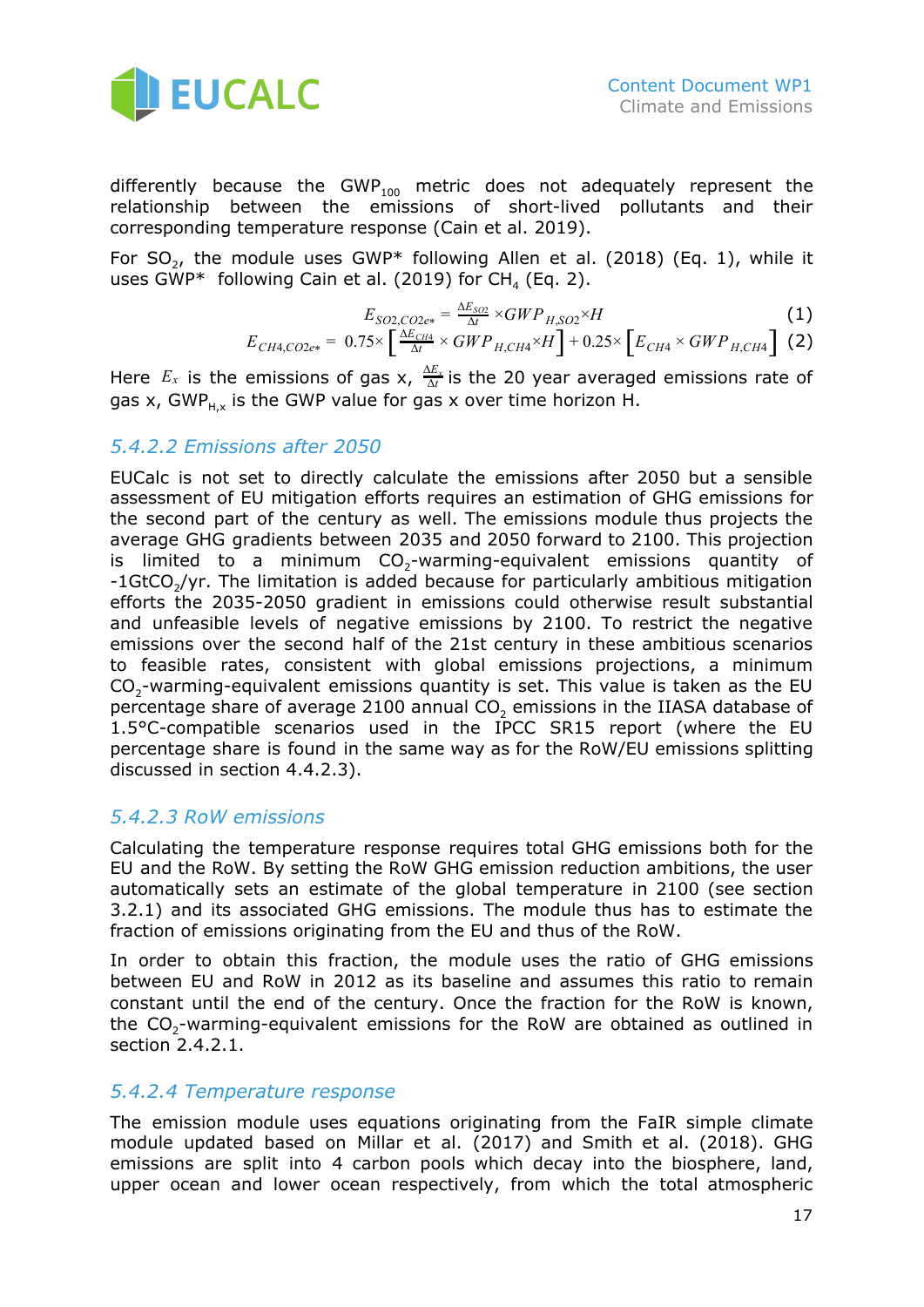

carbon concentration can be found. Subsequently, the module calculates the associated radiative forcing assuming a logarithmic relationship (Eq. 3) between concentration changes and forcing. Here  $C(t)$  is the  $CO<sub>2</sub>$  concentration at time t,  $\mathsf{C}_{{}_0}$  is the preindustrial  $\mathsf{CO}_2$  concentration,  $\mathsf{F}_{\mathsf{2x}}$  is the forcing response to a doubling of CO<sub>2</sub> concentrations, and  $F_{ext}$  is any other externally applied climate forcing. The overall temperature response is then found using a two-box model (Millar et al., 2017) with the calculated radiative forcing as input.

$$
F(t) = F_{2x} \ln \left( \frac{C(t)}{C_0} \right) \frac{1}{\ln(2)} + F_{ext}
$$
 (3)

### <span id="page-17-0"></span>**5.4.3 Physical impacts at the end of the century**

To provide the user with an outlook to the consequences of a chosen combination of lever settings, the climate emissions module uses damage functions to quantify the physical impacts associated with the resulting global temperature change at the end of the 21st century. In the most recent version, the model estimates the global number of people at risk from severe droughts, fluvial flooding and coastal flooding as well as the global percentage of species losing more than half of their climatic range. The damage functions are based on projections of people at risk from Warren, Andrews et al. (2018), and projections for impact on species derived from a global assessment performed by the Wallace Initiative<sup>2</sup> (Warren, Price et al., 2018). These functions were created by fitting linear or second-degree curves to available impact data associated with global temperature changes between 1.5°C and 4.5°C.

A selection of possible impacts on biodiversity in 2100 is depicted in Fig. 4. With growing global temperature, increasing numbers of species are projected to lose more than half of their climatic range. The same relationship applies for impacts to the human system (Figs. 5 and 6). However, while growing global temperatures increase the risk in all three sectors, far more people are projected to be at risk from drought than from flooding. The model will not present projections for the full range of possible temperatures but select only those associated with the estimated global temperature response.

EUCalc deliberately uses damage functions to estimate climate change impacts for the end of the century. Running separate and spatially explicit<sup>3</sup> impact models for each sector is computational intensive and not feasible to perform in real time. An emulation of spatially explicit impact models using damage functions based on these models' outputs was thus considered to be a good alternative. By projecting impacts for 2100 rather than 2050, EUCalc allows for a better display of mitigation benefits. Although the model displays positive effects immediately after mitigation starts, it will take time until the full benefits become truly visible because some mitigation efforts have a delayed effect. A timescale of 30 years until 2050 was thus considered too short and a longer period until the end of the century was adopted instead.

<sup>2</sup> http://wallaceinitiative.org

 $3$  Spatially explicit means that processes are directly related to geographic locations.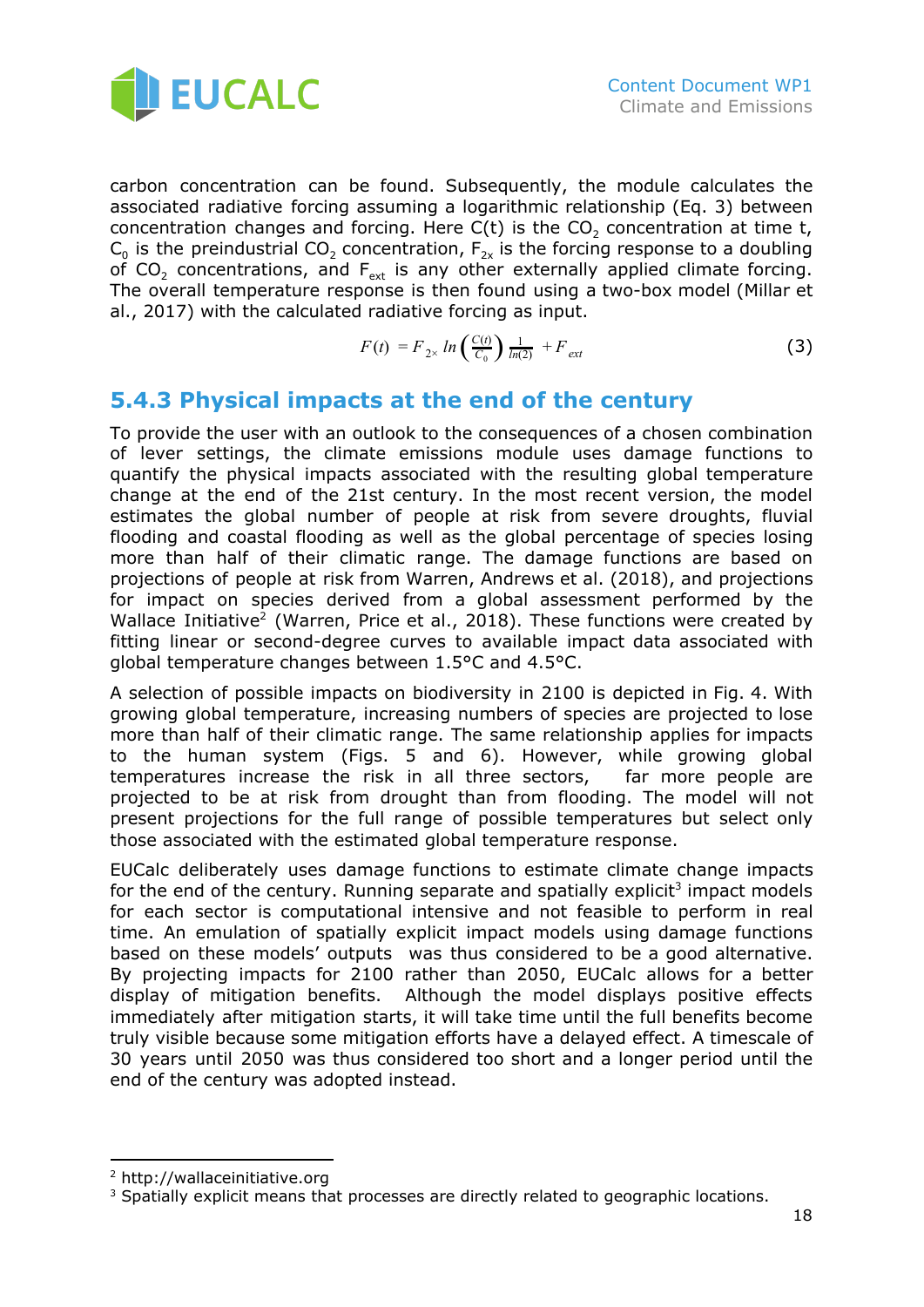



*Figure 4 – Projected proportion of species losing more than half of their climatically determined range by 2100. Presented are the mean projections across 21 alternative climate model patterns with error bars representing the 10th and 90th percentile (data from Warren, Price et al. 2018).*



*Figure 5 – Projected number of people at risk from coastal flooding and fluvial flooding in 2100. Presented are mean projections across 5 (3 in case of fluvial flooding) alternative climate model patterns with error bars representing the minimum and maximum values (data from Warren, Andrews et al., 2018).*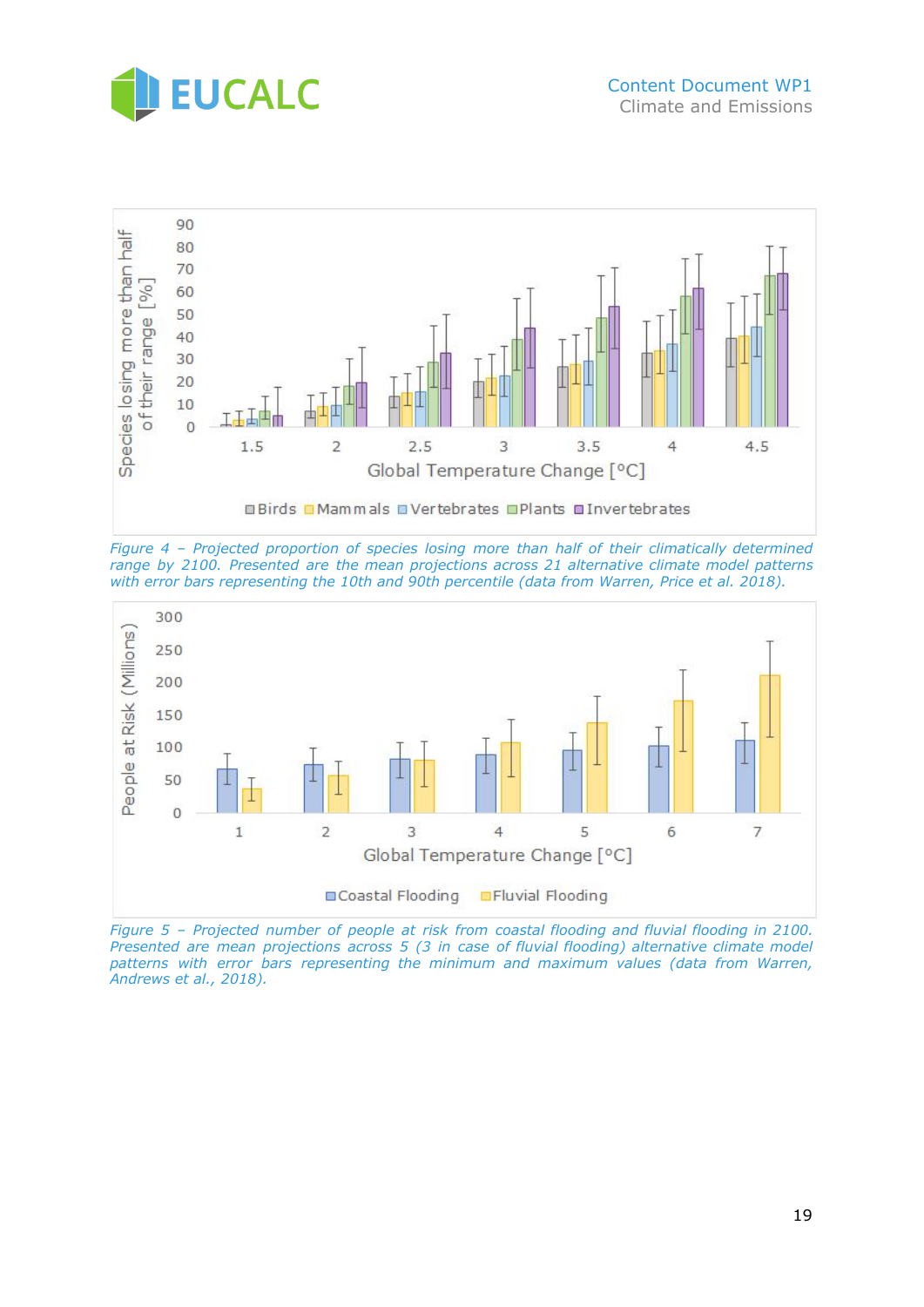



*Figure 6 – Projected number of people at risk from drought in 2100. Presented are mean projections across 5 alternative climate model patterns with error bars representing the minimum and maximum values (data from Warren, Andrews et al., 2018).*

## <span id="page-19-0"></span>**5.5 Calibration**

<span id="page-19-1"></span>The calibration process is introduced in the cross sectoral model documentation.

### **5.5.1 Sources**

In the climate emissions module we only calibrate GHG emissions for the EU28 and Switzerland as a whole. The calibration is performed against the official GHG emission database of the UNFCCC (UNFCCC, 2019) for each gas inputted.

### <span id="page-19-2"></span>**5.5.2 Module improvement through calibration**

Calibrating a module generally refers to the process of adjusting the module parameters in such a way that predefined criteria are met. Here, we do not adjust any parameters but correct the systematic errors introduced by incomplete modelling of GHG emitting procedures within the other modules. This process is necessary because estimating the global temperature change depends on the availability of accurate GHG concentrations in the atmosphere. Since modules within EUCalc currently only estimate emissions of CO<sub>2</sub>, N<sub>2</sub>O and CH<sub>4</sub>, we neglect other emissions and thus change the ratio of GHGs in the atmosphere which will affect the global temperature. If we would not perform the correction, we would also mis-calculate the budgets available to stay below 1.5°C or 2.0°C.

### <span id="page-19-3"></span>**5.5.3 Current calibration rate**

In its current state, the model achieves a mean calibration rate of 82%. We expect to see an increase of this rate in future versions while development of the model continues. It must be stressed that any improvements to raise the rate have to happen in other modules. The climate and emissions module directly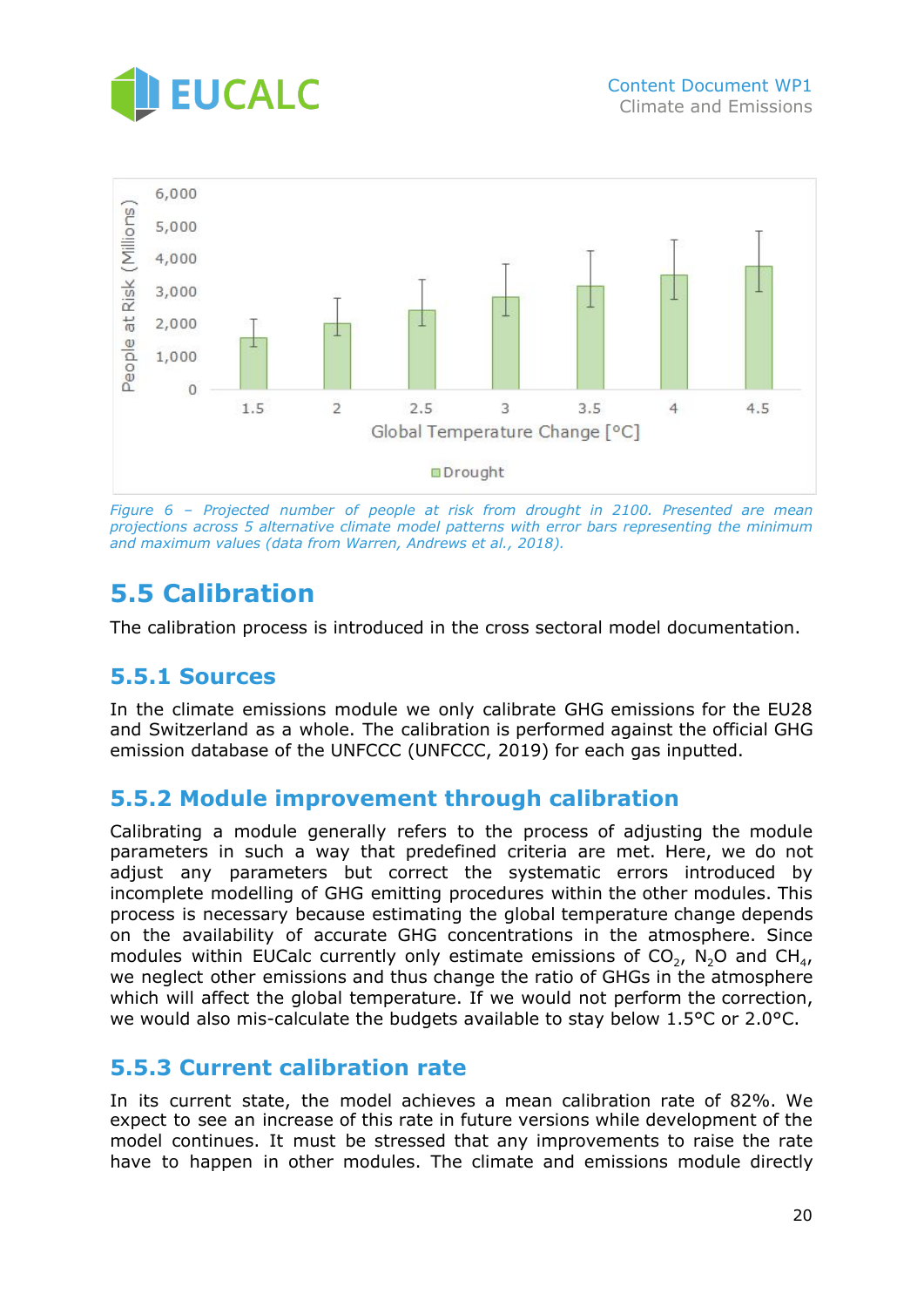

calibrates the emissions it receives from other modules and has no direct influence on their calculations.

# <span id="page-20-0"></span>**6 Description of levers and ambition levels**

## <span id="page-20-1"></span>**6.1 Lever list and description**

| Table 6 - Lever list of the climate module |  |  |  |  |
|--------------------------------------------|--|--|--|--|
|--------------------------------------------|--|--|--|--|

| # | <b>Levers</b>                                 | <b>Description</b>                                                                                                                                           | <b>Level</b> | <b>Status</b> |
|---|-----------------------------------------------|--------------------------------------------------------------------------------------------------------------------------------------------------------------|--------------|---------------|
|   | RoW GHG<br>emission<br>reduction<br>ambitions | The efforts the Rest of the World makes in<br>reducing their GHG emissions. This effort is<br>the overall total, not differentiated by<br>country or sector. | 1-4          | Implemented   |
|   | Emissions<br>after 2050                       | How will emissions develop after 2050?                                                                                                                       |              | In progress   |

## <span id="page-20-2"></span>**6.2 Lever specification**

### <span id="page-20-3"></span>**6.2.1 RoW GHG emission reduction ambitions**

The Row GHG emissions reduction ambitions lever works by assuming other countries follow, or fail to follow policy choices and treaty obligations*.*

|  |  |  |  |  | Table 7 -Ambitions levels for RoW GHG emissions reduction |  |
|--|--|--|--|--|-----------------------------------------------------------|--|
|--|--|--|--|--|-----------------------------------------------------------|--|

| <b>Level</b>  | <b>Definition</b>                                                                                                                                                                                                                                                                                                                                                                                                                                                                                       |
|---------------|---------------------------------------------------------------------------------------------------------------------------------------------------------------------------------------------------------------------------------------------------------------------------------------------------------------------------------------------------------------------------------------------------------------------------------------------------------------------------------------------------------|
| $\mathbf{1}$  | Make no real changes to emissions and fail to follow published emission reduction<br>ambitions. This also takes into account the possibility that some emission reductions<br>are achieved, but climate sensitivity is such that these ambitions make no real<br>difference to the amount of warming in 2100. While this may not seem to be much of<br>an ambition it follows from the increasing levels of CO <sub>2</sub> in the atmosphere and lack of<br>sustained reductions in rates of increase. |
| $\mathcal{P}$ | Each country meets their NDC pledges within the timeframe specified and goes no<br>farther. This is estimated to lead a climate changes associated with $2.7^{\circ}$ C - $3.5^{\circ}$ C of<br>warming, and we are proposing to use $3.2$ °C as the resulting global mean temperature<br>in terms of data fed through to other modules.                                                                                                                                                                |
| 3             | Each country meets and further strengthens their NDC targets so as to achieve an<br>overall level of warming of 2°C. While this does not meet the targets of the Paris<br>Accords, it does meet previous ambition levels and is a significant improvement on<br>Level 3 in terms of sectoral impacts.                                                                                                                                                                                                   |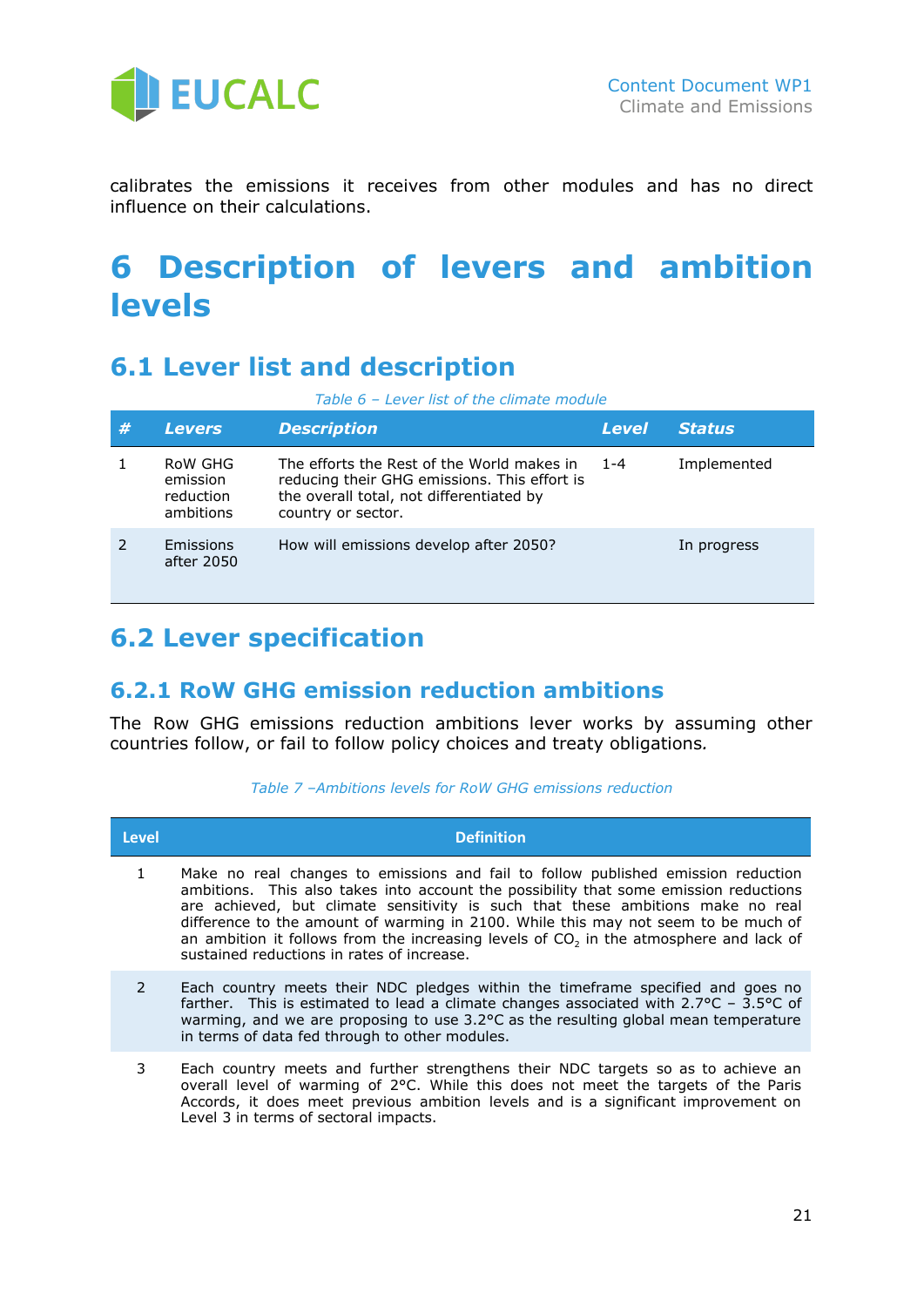

4 Highest ambition, equalling meeting a goal of a warming no greater than 1.5°C – the ultimate goal of the Paris Accords (well below 2°C). This does not include the possibility of a significant overshoot in temperature that then is reduced through negative emissions.

## <span id="page-21-0"></span>**6.2.2 Emissions after 2050**

[not yet fully implemented in the KNIME framework]

To estimate a temperature response and associated physical impacts at the end of the century, emissions have to be projected until 2100. EuCalc only directly calculates emissions up to 2050 and it thus becomes necessary to estimate potential trajectories for the time period beyond. At the present, the module only considers a pathway in which the gradient of emissions reduction between 2035 and 2050 continues in the future. As module development and refinement continues we plan to integrate additional pathways in which the ambition levels is linked to a factor between 0 and 1 by which the 2035-2050 trend is multiplied. An ambition level of 1 (factor 0) will correspond to keeping emissions at the level achieved in 2050, while ambition level 4 (factor 1) will correspond to a continuation of the trend in 2035-2050.

# <span id="page-21-1"></span>**7 Description of constant or static parameters**

## <span id="page-21-2"></span>**7.1 Constants list**

Constants refer to parameters that are independent of year and country.

- GWP<sub>100, SO2</sub> = -40
- GWP<sub>100,CO2</sub> = 1
- GWP<sub>100,CH4</sub> = 28.0
- GWP<sub>100,N20</sub> = 265.0

## <span id="page-21-3"></span>**7.2 Static parameters**

Static parameters are parameters which vary by year but are not linked to a lever. There are no parameters within the climate and emissions module that fall into this category.

# <span id="page-21-4"></span>**8 Historical database**

Both historic and projected data collected for the climate module are described in Table 7.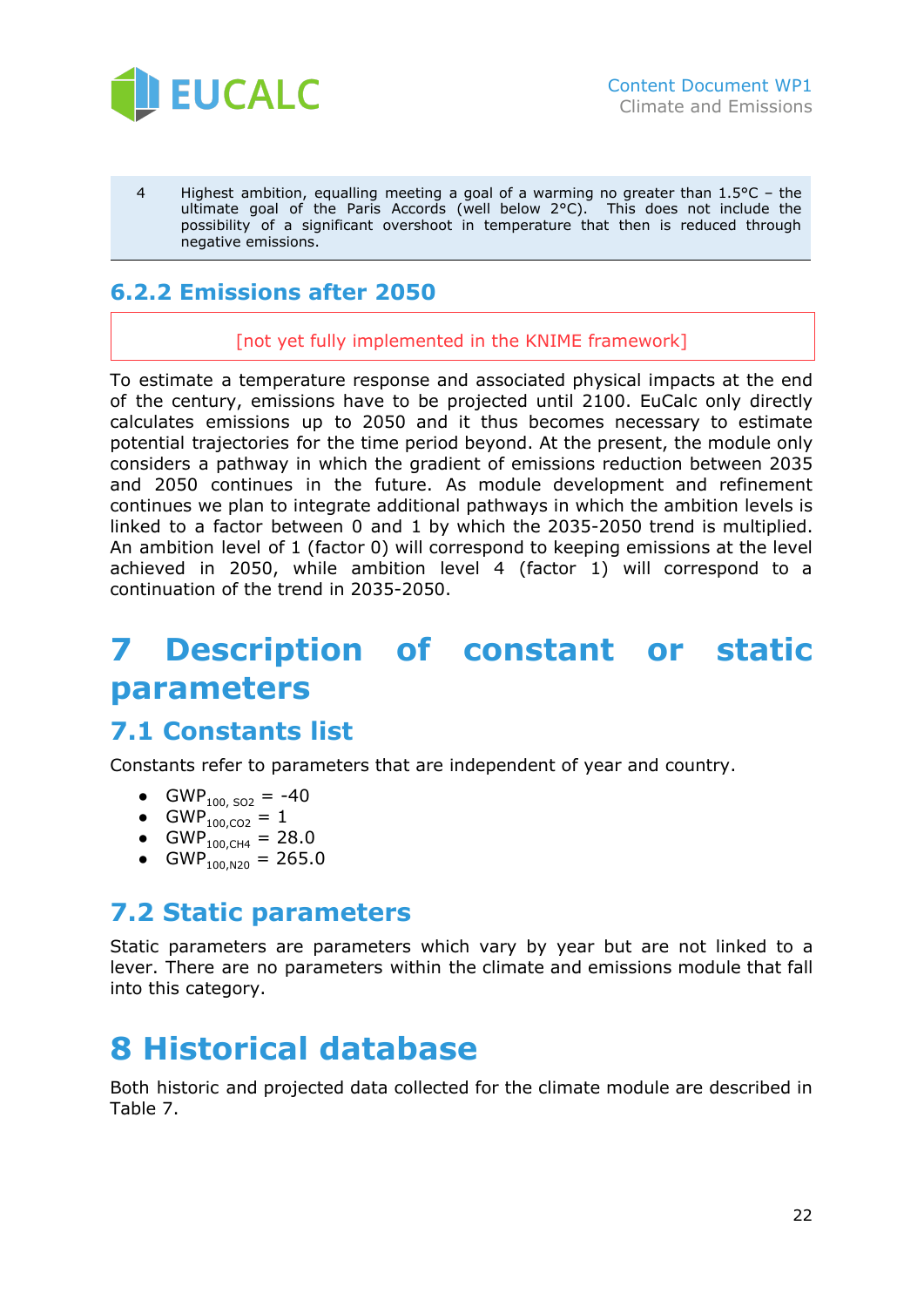

# <span id="page-22-0"></span>**8.1 Databases for climate module**

| Table 8 - Database for climate              |                                                                                                                                        |                                                                   |                                                              |                                       |  |  |
|---------------------------------------------|----------------------------------------------------------------------------------------------------------------------------------------|-------------------------------------------------------------------|--------------------------------------------------------------|---------------------------------------|--|--|
| <b>Dataset</b>                              | <b>Description</b>                                                                                                                     | <b>Main sources</b>                                               | <b>Quality check</b>                                         | <b>Hypothesis to fill</b><br>the gaps |  |  |
| Observed climate                            | Observed monthly,<br>seasonal and<br>annual climate                                                                                    | CRU TS 3.24.01<br>Harris et al. (2014)                            | Commonly used<br>data source;<br>considered very<br>reliable | no gaps                               |  |  |
| Projected climate                           | Projected and<br>bias-corrected<br>monthly near<br>surface<br>downwelling<br>longwave radiation,<br>wind speed and<br>mean temperature | <b>ISIMIP</b><br>Frieler et al. (2017)                            | <b>ISIMIP</b> data<br>source;<br>considered very<br>reliable | no gaps                               |  |  |
| Projected<br>emissions                      | Projected global<br><b>GHG</b> emissions                                                                                               | <b>RCP Database</b><br>(2009)                                     | Official RCP data<br>source; considered<br>very reliable     | no gaps                               |  |  |
| EU historical<br>emissions<br>(calibration) | EU inventory<br>emissions<br>1990-2016 for<br>calibration of<br><b>EUCalc</b>                                                          | <b>UNFCCC (2019)</b>                                              | Official data<br>source; considered<br>very reliable         | no gaps                               |  |  |
| Historical<br>temperature<br>change [K]     | anthropogenic<br>temperature<br>anomaly over<br>historical period                                                                      | Allen et al. (2018)                                               | Peer reviewed<br>study; considered<br>very reliable          | no gaps                               |  |  |
| Physical impacts                            | Projected impacts<br>on human system<br>and biodiversity                                                                               | Warren, Andrews<br>et al. (2018)<br>Warren Price et al.<br>(2018) | Peer reviewed<br>studies;<br>considered reliable             | no gaps                               |  |  |
| Water resources                             | Historic and<br>projected water<br>availability                                                                                        | Bisselink et al.<br>(2018)                                        | Official data<br>source; considered<br>reliable              | no gaps                               |  |  |
| Agriculture                                 | Historic and<br>projected crop<br>yield changes                                                                                        | FAO (2018)                                                        | Official data<br>source; considered<br>reliable              | no gaps                               |  |  |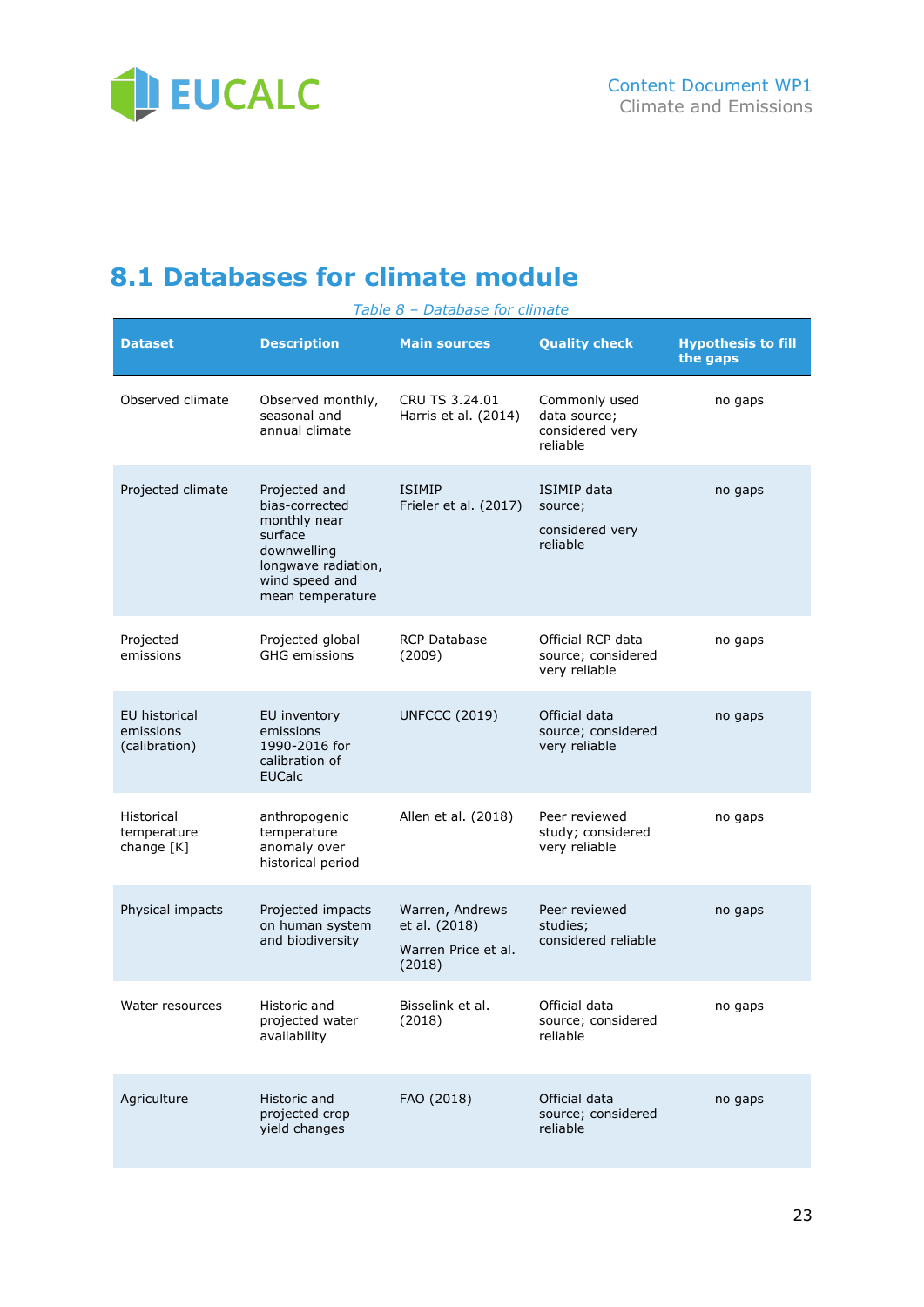

# <span id="page-23-0"></span>**9 References**

Allen, M.R., O.P. Dube, W. Solecki, F. Aragón-Durand, W. Cramer, S. Humphreys, M. Kainuma, J. Kala, N. Mahowald, Y. Mulugetta, R. Perez, M. Wairiu, and K. Zickfeld. 2018. Framing and Context. In: Global Warming of 1.5°C. An IPCC Special Report on the impacts of global warming of 1.5°C above pre-industrial levels and related global greenhouse gas emission pathways, in the context of strengthening the global response to the threat of climate change, sustainable development, and efforts to eradicate poverty [Masson-Delmotte, V., P. Zhai, H.-O. Pörtner, D. Roberts, J. Skea, P.R. Shukla, A. Pirani, W. Moufouma-Okia, C. Péan, R. Pidcock, S. Connors, J.B.R. Matthews, Y. Chen, X. Zhou, M.I. Gomis, E. Lonnoy, T. Maycock, M. Tignor, and T. Waterfield (eds.)]. In Press.

Bisselink, B., Bernhard, J., Gelati, E., Adamovic, M., Guenther, S., Mentaschi, L. and De Roo, A. (2018) Impact of a changing climate, land use, and water usage on Europe's water resources. EUR 29130 EN. Publications Office of the European Union, Luxembourg. ISBN 978-92-79-80287-4. doi:10.2760/847068, JRC110927.

Cain, M., J. Lynch, M. Allen, J. Fuglestvedt, D. Frame, and A.H. Macey. 2019 Improved accuracy of the  $CO<sub>2</sub>$ -equivalence of short-lived climate pollutants. npj Climate and atmospheric science.

EEA. 2017. Climate Change, Impacts and Vulnerability in Europe 2016, an Indicator-Based Report. EEA Report No. 01/2017. European Environment Agency (EEA), Copenhagen, Denmark.

EEA. 2018. Global and European temperature - Indicator Assessment. European Environment Agency (EEA), Copenhagen, Denmark.

https://www.eea.europa.eu/data-and-maps/indicators/global-and-european-tem perature-8/assessment

Eurostat. 2019. https://ec.europa.eu/eurostat/data/database

Field, C.B., V.R. Barros, K.J. Mach, M.D. Mastrandrea, M. van Aalst, W.N. Adger, D.J. Arent, J. Barnett, R. Betts, T.E. Bilir, J. Birkmann, J. Carmin, D.D. Chadee, A.J. Challinor, M. Chatterjee, W. Cramer, D.J. Davidson, Y.O. Estrada,J.-P. Gattuso, Y. Hijioka, O. Hoegh-Guldberg, H.Q. Huang, G.E. Insarov, R.N. Jones, R.S. Kovats, P. Romero-Lankao, J.N. Larsen, I.J. Losada, J.A. Marengo, R.F. McLean, L.O. Mearns, R. Mechler, J.F. Morton, I. Niang, T. Oki, J.M. Olwoch, M. Opondo, E.S. Poloczanska, H.-O. Pörtner, M.H. Redsteer, A. Reisinger, A. Revi, D.N. Schmidt, M.R. Shaw, W. Solecki, D.A. Stone, J.M.R. Stone, K.M. Strzepek, A.G. Suarez, P. Tschakert, R. Valentini, S. Vicuña, A. Villamizar, K.E. Vincent, R. Warren, L.L. White, T.J. Wilbanks, P.P. Wong, and G.W. Yohe. 2014. Technical summary. In: Climate Change 2014: Impacts, Adaptation, and Vulnerability. Part A: Global and Sectoral Aspects. Contribution of Working Group II to the Fifth Assessment Report of the Intergovernmental Panel on Climate Change [Field, C.B., V.R. Barros, D.J. Dokken, K.J. Mach, M.D. Mastrandrea, T.E. Bilir, M. Chatterjee, K.L. Ebi, Y.O. Estrada, R.C. Genova, B. Girma, E.S. Kissel, A.N. Levy,